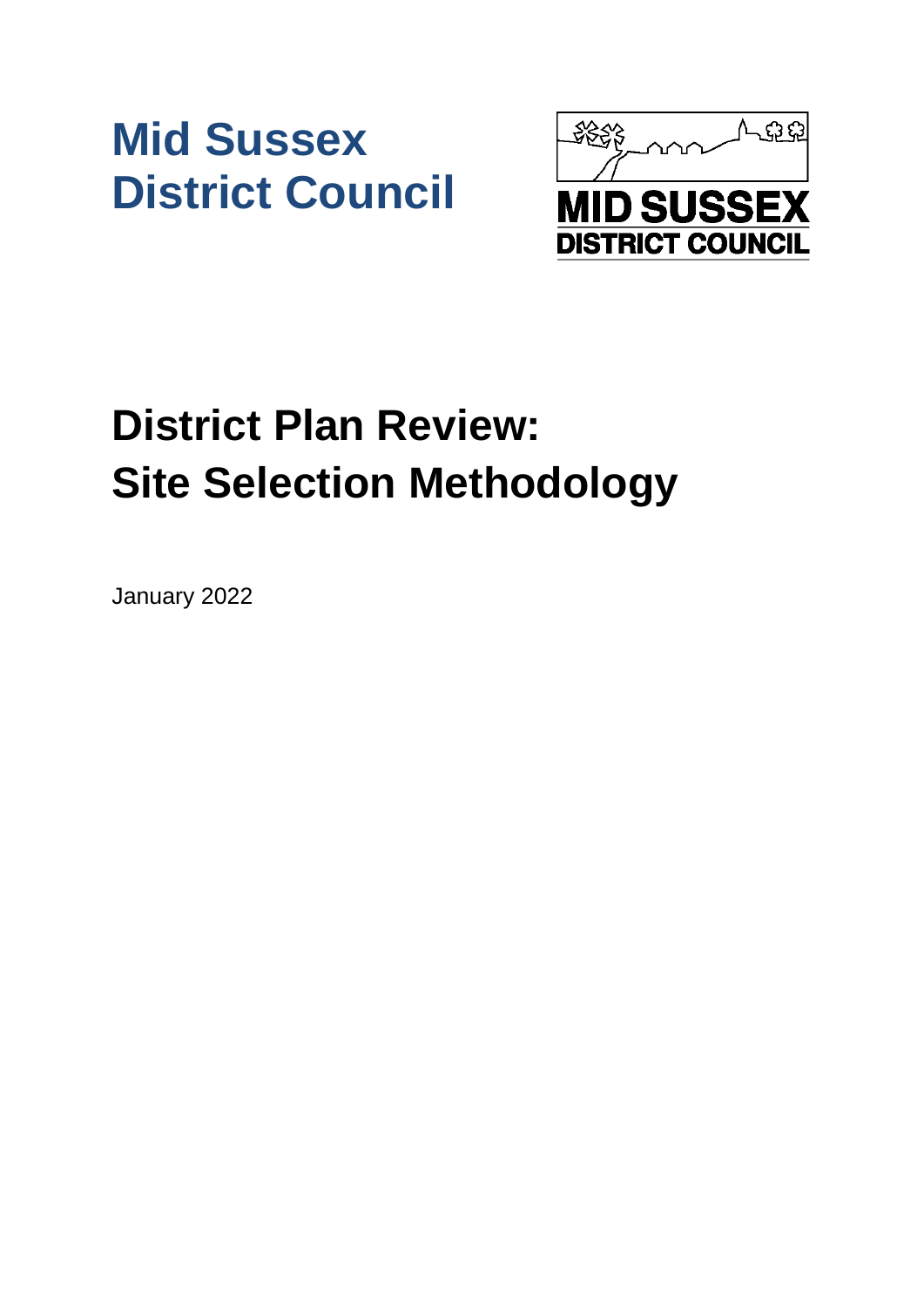#### Contents

| Appendix 3: Responses to focussed consultation on Site Selection Methodology 23 |  |
|---------------------------------------------------------------------------------|--|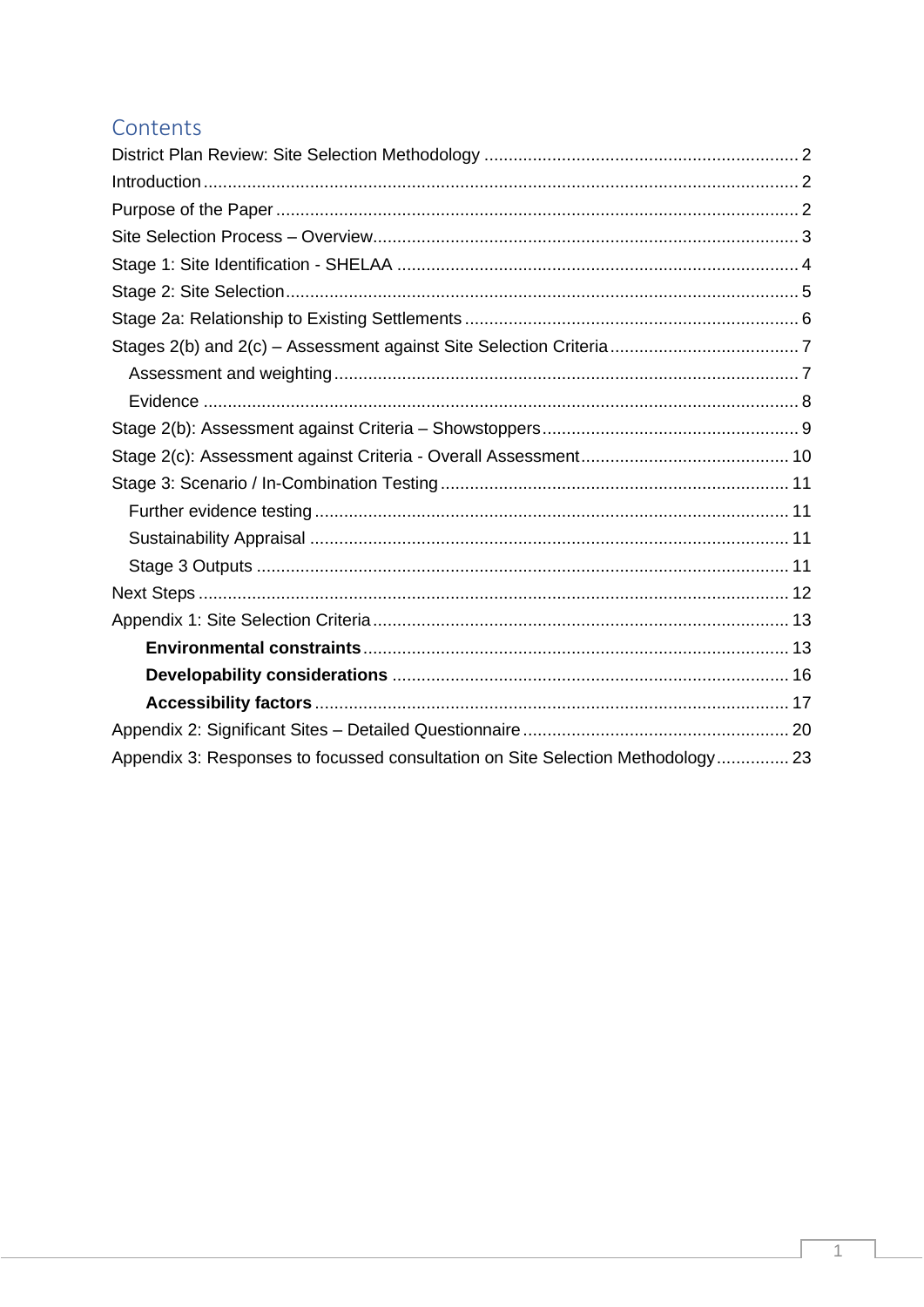## <span id="page-2-0"></span>District Plan Review: Site Selection Methodology

#### <span id="page-2-1"></span>**Introduction**

- 1. The Mid Sussex District Plan 2014-2031 was adopted in March 2018. In line with the requirements of the planning regulations and the National Planning Policy Framework (NPPF), as well as the commitment set out in District Plan Policy DP4, Mid Sussex District Council (Council) is preparing a revised District Plan. It will determine the overall strategy for future development across the District to 2038 including the location of residential development to address housing need.
- 2. The Site Selection Methodology has been developed to enable a robust and transparent site assessment process, which will inform decisions the Council makes on future District Plan strategy and site allocations.

#### <span id="page-2-2"></span>Purpose of the Paper

- 3. The purpose of this paper is to explain the methodology that will be followed to develop a shortlist of potential housing sites that could be allocated in the Revised District Plan. The final decisions on which sites will be allocated in the Revised District Plan will be informed by other evidence documents such as Sustainability Appraisal and Habitat Regulation Assessment.
- 4. NPPF paragraph 11 a) states "all plans should promote a sustainable pattern of development that seeks to: meet the development needs of their area; align growth and infrastructure; improve the environment; mitigate climate change (including by making effective use of land in urban areas) and adapt to its effects;" Therefore, this methodology will be applied to the assessment of all housing types including specialist accommodation for older people, self and custom build and Gypsy and Traveller accommodation. All housing should be provided in sustainable locations, well located to existing settlements or form part of new 'stand-alone' settlements, to support the delivery of sustainable communities.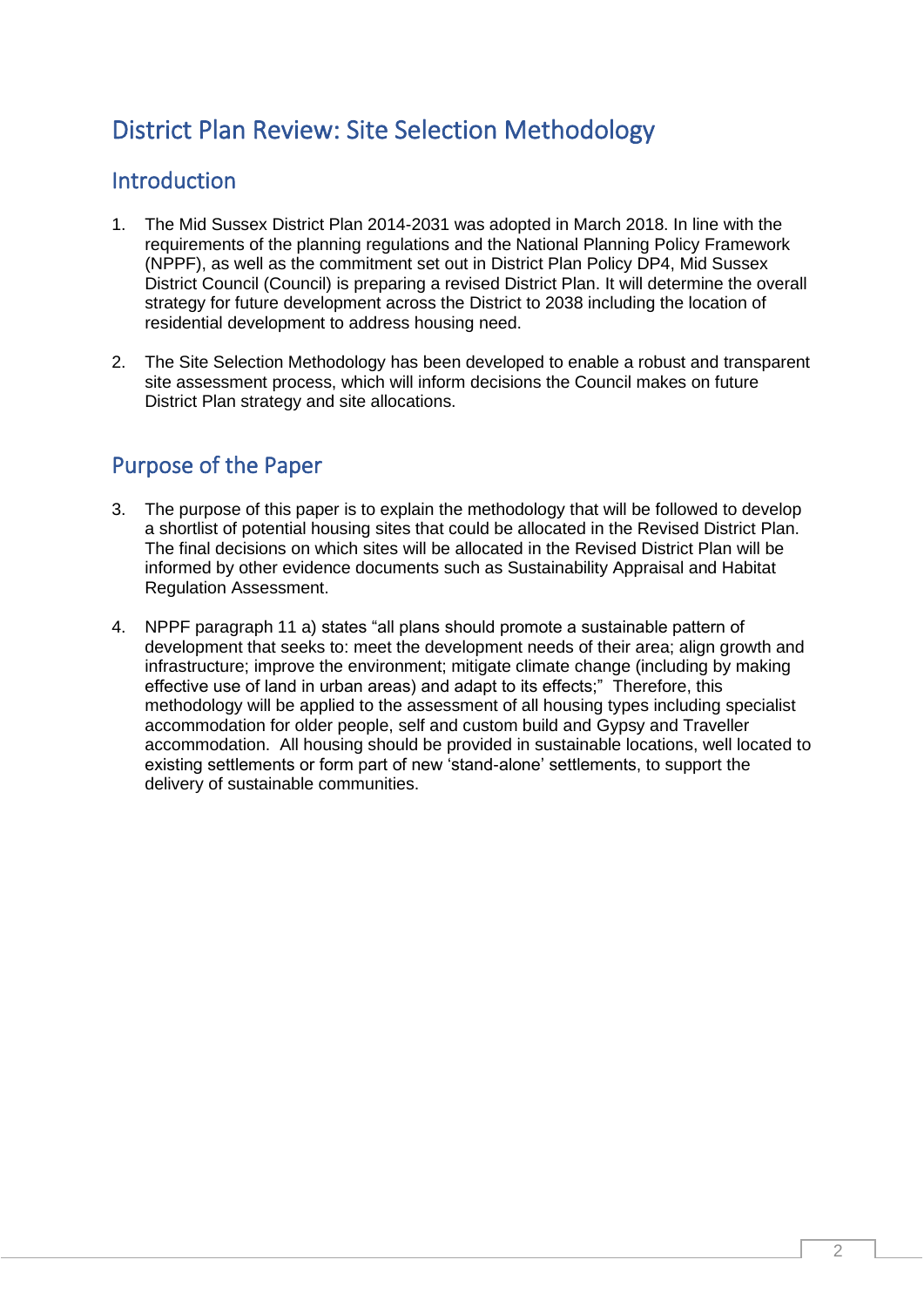#### <span id="page-3-0"></span>Site Selection Process – Overview

5. The process of selection sites for allocation in the District Plan is a 4-step process as set out below:



- 6. The site selection process has been developed in order to determine the most sustainable and developable sites in accordance with the NPPF, which will ensure that the site selection is consistent with the principles of sustainable development and consistent with the policies within the Framework (NPPF, Chapter 2).
- 7. This paper explains the steps that will be undertaken at each stage.
- 8. The overall Site Selection Methodology has been subject to a focussed consultation with neighbouring local authorities and the Council's Developer Liaison Group which is formed of representatives from across the development industry. Comments received and the Council's response to these comments can be found in Appendix 3.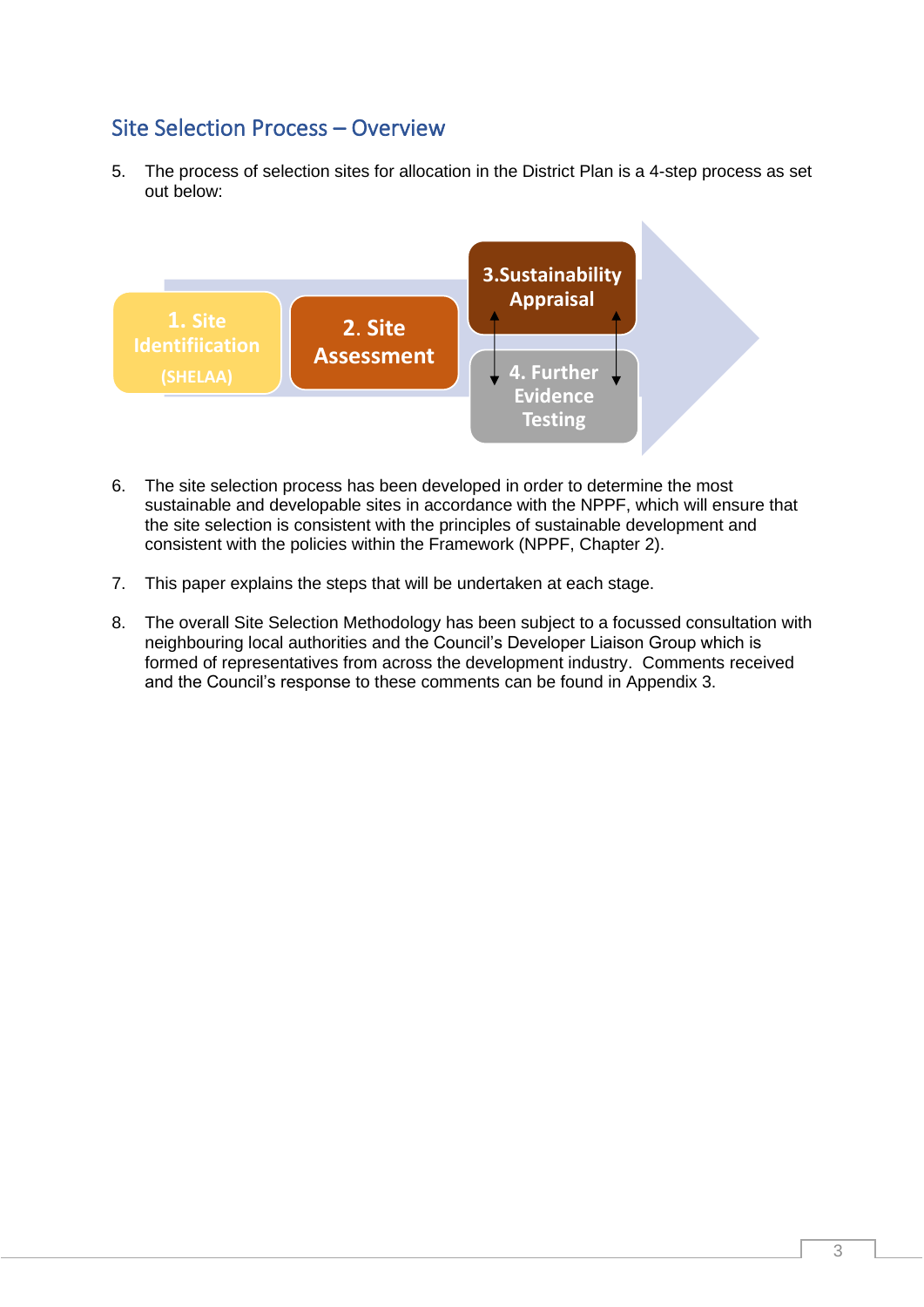## <span id="page-4-0"></span>Stage 1: Site Identification - SHELAA

- 9. The initial step has been to identify the pool of sites for consideration and assessment. The NPPF requires all local authorities to prepare a Strategic Housing Land Availability Assessment (SHELAA), to enable them to have a clear understanding of the land available in their area.
- 10. The Council prepared an updated SHELAA (April 2020) to support the preparation of the Site Allocations DPD. It included a review of the methodology to ensure that the new SHELAA is robust and complies with the most recent Government Guidance reflecting best practice. The methodology was prepared in consultation with a Member Working Group, representatives from the development industry, other Local Authorities and Town and Parish Councils. The methodology does not depart from that set out in the NPPG; it remains robust and reflects latest guidance, therefore a review of the methodology is not required at this stage.
- 11. The full detailed SHELAA methodology is available to view on the website at [www.midsussex.gov.uk/SHELAA.](http://www.midsussex.gov.uk/SHELAA)
- 12. The 2021 version of the SHELAA contains sites from three key sources:
	- Sites included within the previous version of the SHELAA (April 2020);
	- Responses to the Site Allocations DPD consultations; and
	- Sites submitted since, e.g. during the Call for Sites.
- 13. All sites that were previously assessed during the preparation of the Site Allocations DPD, including those submitted during the two rounds of formal consultation on the Site Allocations DPD, are included again within the latest version of the SHELAA.
- 14. The Council held a Call for Sites between 7th January 2021 and 19th February 2021 which invited interested parties, such as landowners and agents, to submit details of any new sites they wanted to promote for housing, employment or other uses.
- 15. To date, the SHELAA includes over 270 sites. These sites form the pool of sites to choose from during the preparation of the District Plan Review. They will be subject to the Site Selection Process outlined at Stages 2 – 4.
- 16. As work on the District Plan Review progresses, additional sites may be submitted that will also be subject to this methodology – for instance, new sites submitted during Regulation 18 and Regulation 19 consultation on the District Plan Review.
- 17. The SHELAA contains sites with a yield of 5+ dwellings, there is no upper limit for consideration for allocation within the District Plan Review. For the purposes of the Site Selection process, sites have been classified into the following categories (as different considerations are made for 'Significant' sites during the process).

| <b>Classification</b> | <b>Approximate Yield</b> |
|-----------------------|--------------------------|
| <b>Small Scale</b>    | $5 - 49$                 |
| <b>Medium Scale</b>   | $50 - 299$               |
| Large Scale           | $300 - 999$              |
| Significant           | $1.000+$                 |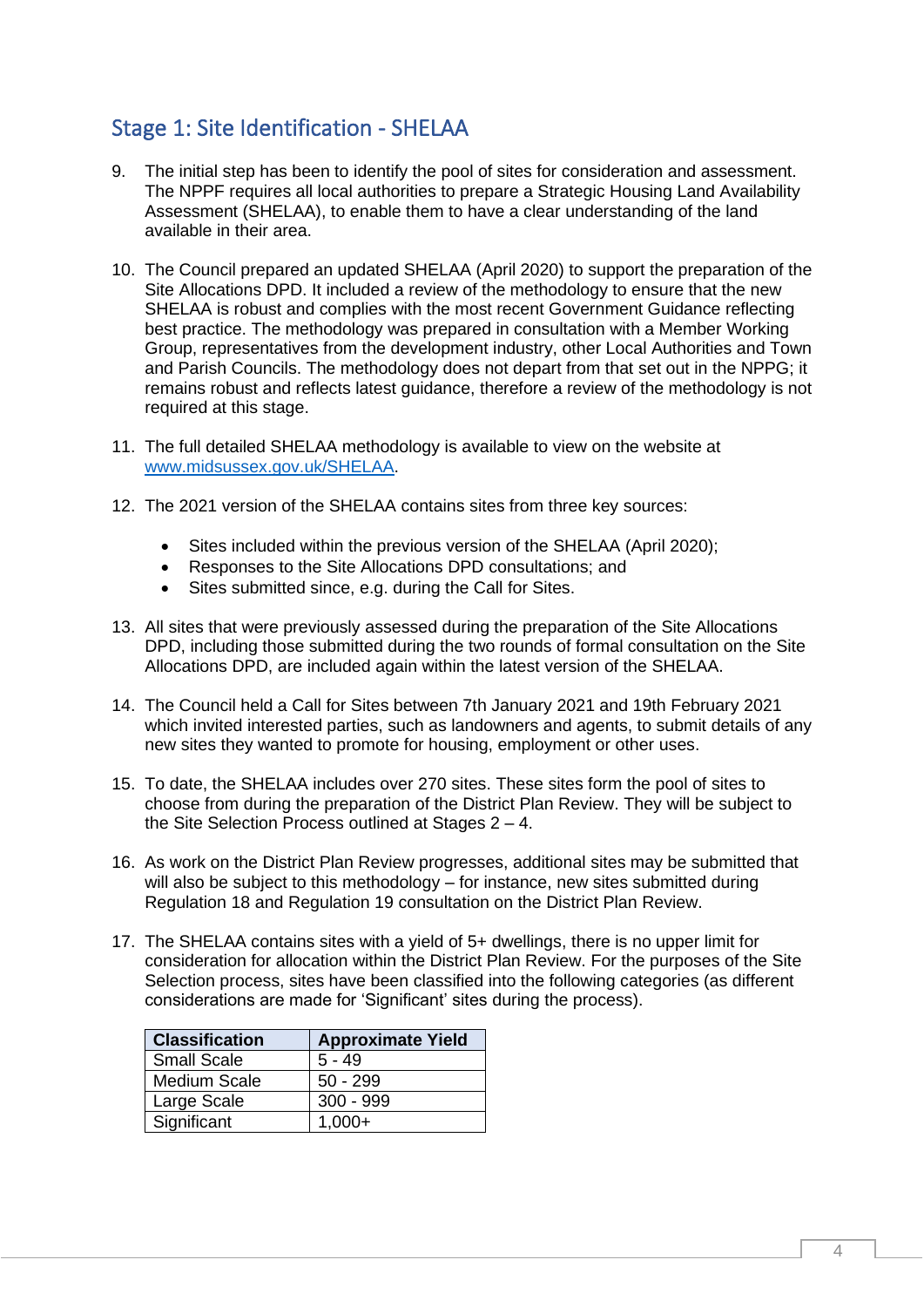#### <span id="page-5-0"></span>Stage 2: Site Selection

- 18. The SHELAA 2021 (Stage 1) provides the pool of sites, from which specific deliverable and developable sites will be identified and allocated through the Plan making process.
- 19. Stage 2 of the process is the detailed assessment of sites. This includes three steps by which sites can be rejected resulting in a final shortlist of sites for further testing at Stage 3. This will ensure that only the most suitable, sustainable and deliverable sites are proposed for allocation. The site selection process broadly follows that adopted for the Site Allocations DPD, which the Council considers to be robust and transparent and has been tested at the Site Allocations DPD Examination.

#### **Outputs from the Stage 2 Assessment Process**



20. Stage 2(a) will assess the relationship of the site to existing settlements. Sites that are disconnected from existing settlements, that cannot provide significant on-site facilities/services (and are therefore not likely to represent sustainable development as set out in the NPPF) will be rejected at this first stage.

#### **Assessment against Site Selection Criteria – Stages 2(b) and 2(c)**

- 21. A set of selection criteria have been developed in order to determine the most sustainable and developable sites in accordance with the NPPF, which will ensure that the site selection is consistent with the principles of sustainable development and consistent with the policies within the Framework (NPPF, Chapter 2).
- 22. The Selection Criteria are set out in **Appendix 1**. Sites classified as "Significant" (1,000+ dwellings) will also be subject to additional scrutiny in light of the additional information gathered from the focussed questionnaires, as set out in **Appendix 2**. Because of the more challenging nature of delivering larger scaled sites, due to their infrastructure requirements, constraints, on-site provision of facilities and services, land assembly/ delivery mechanisms, and likely phasing (including potential continued development beyond the plan period), additional considerations and due diligence are required. Similar questionnaires were sent to the other "Non-significant" sites for consistency and to ensure that the Council has the most up-to-date information.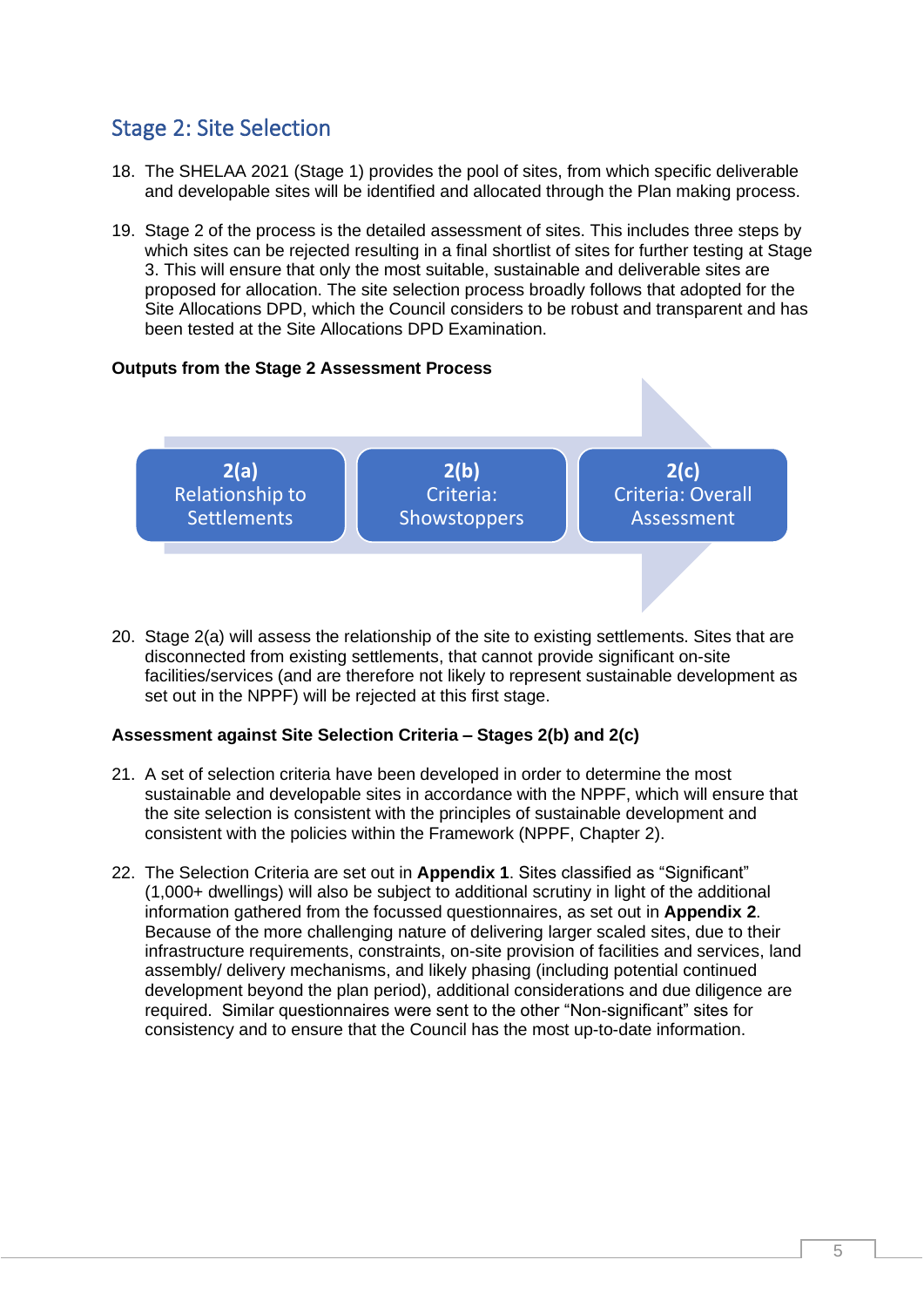### <span id="page-6-0"></span>Stage 2a: Relationship to Existing Settlements

**2(a)**  Relationship to Settlements

**2(b)**  Criteria: Showstoppers

**2(c)**  Criteria: Overall Assessment

- 23. The NPPF (2021) states that Plans should apply a presumption in favour of sustainable development "all plans should promote a sustainable pattern of development" (NPPF, paragraph 11) and "be prepared with the objective of contributing to the achievement of sustainable development and be "positively, in a way that is aspirational but deliverable" (NPPF, para 16). It goes onto state that "Planning policies should identify a sufficient supply and mix of sites, taking into account their availability, suitability and likely economic viability" (NPPF, para 67).
- 24. In order for development to be considered to be sustainable it needs to be supported by the appropriate infrastructure and services, such as shops, places of employment and education, which are generally found within the Towns and Villages of Mid Sussex. For development to be sustainable it should also seek to protect and enhance the natural environment. Development that is isolated and disconnected from existing settlements is unlikely to contribute towards a sustainable pattern of development.
- 25. A distinction is made during the assessment process between 'Significant' sites (capable of delivering 1,000 homes or more) and other sites, as sites of significant scale can act as 'stand-alone' settlements supported by on-site infrastructure and services which could enable them to be self-sufficient and deliver sustainable places. All 'Significant' sites progress directly to 2(b).
- 26. Stage 2a of the process is to exclude those sites that will not contribute to a sustainable pattern of development. An assessment will be been made as to the degree of separation from an existing built-up area boundary (as defined on the Policies Maps). This assessment will be based on the consideration of:
	- proximity of site to defined built up area boundary;
	- physical separation of site from existing built-up area by features such as ancient woodland and watercourses;
	- ability to safely access the site, on foot via existing footpath from nearest settlement
- 27. The sites rejected at this stage will not be subject to assessment against the selection criteria at stages 2(b) and 2(c) as they do not represent sustainable development.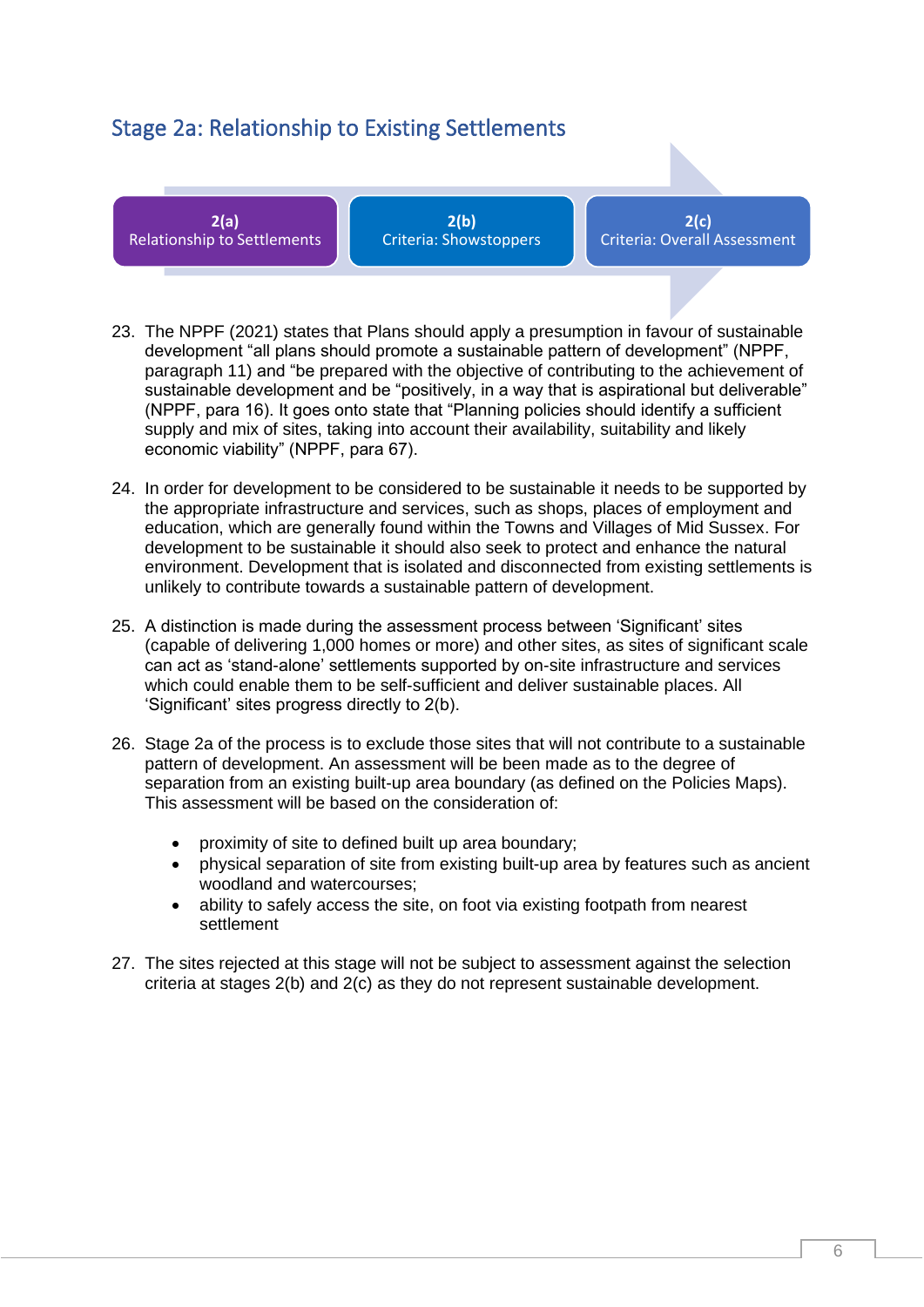## <span id="page-7-0"></span>Stages 2(b) and 2(c) – Assessment against Site Selection Criteria

- 28. All sites progressing from stage 2(a) will be assessed against the full Site Selection Criteria.
- 29. The criteria include relevant land designations, constraints, access to services, infrastructure and transport. The methodology has been developed to provide a clear framework to assess each housing site on a consistent basis to develop a shortlist of the most suitable and sustainable sites for inclusion in the District Plan.
- 30. There are 14 criteria which each housing site will be assessed against, split into three parts:
	- Environmental Constraints
	- Deliverability
	- Accessibility
- 31. The impact on each criterion is graded using a 'traffic light' system dependent upon its potential impact:

| <b>Very Positive Impact</b> |
|-----------------------------|
| Positive Impact             |
| <b>Neutral Impact</b>       |
| Negative Impact             |
| Very Negative Impact        |

- 32. For some criteria, there is more than one way of achieving a 'very positive impact' or 'very negative impact'. Similarly, some criteria may not achieve any negative impacts as all possible outcomes are positive. The 'very negative' impacts are usually reserved for criteria that are highlighted within the National Planning Policy Framework (NPPF) as a significant constraint to development, or those which would "significantly and demonstrably" outweigh any benefits.
- 33. A full list of the criteria is set out in **Appendix 1**.

#### <span id="page-7-1"></span>Assessment and weighting

- 34. The first section of the assessment considers the Environmental constraints. This section of the criteria has been developed to reflect the requirement of the NPPF to steer development away from the most environmentally sensitive locations. The Council will use the site selection stage to ensure that the greatest weight is given to those criteria.
- 35. The second section of the assessment looks at the Developability considerations. This will take account factors such as availability of sites and the achievability of appropriate and safe access.
- 36. The third section of the assessment looks at Accessibility; the proximity and connection of sites in relation to services to ensure sites are located in the most sustainable places.
- 37. Once all the sites have been assessed they will be ranked against other sites, according to how they perform against the Site Selection criteria. This ranking will not be a simple totalling of the number of 'Very Positive'  $\rightarrow$  'Very Negative' impacts because some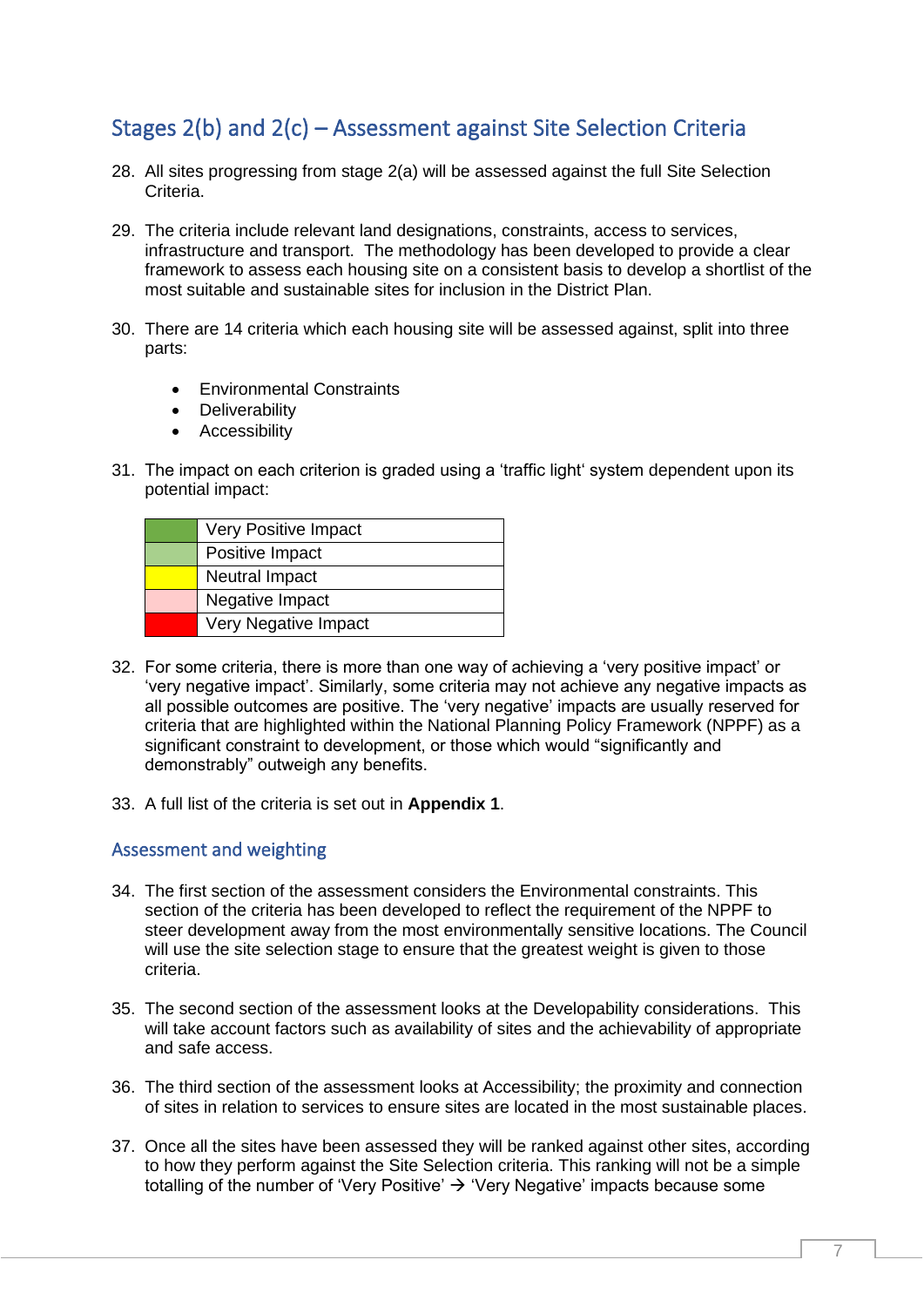criteria carry more weight than others. For example, the impact on AONB carries more weight than distance to a local service.

#### <span id="page-8-0"></span>**Evidence**

- 38. The assessment conclusions will be justified by the supporting evidence base and through liaison with stakeholders and statutory consultees. The source of evidence which inform the assessment are listed alongside the criteria information in the Assessment Framework.
- 39. The assessment will also be based on information provided by the site promoters at least up until the point of assessment. The Council welcomes the submission of any evidence/technical reports/etc that would assist in undertaking the assessment.
- 40. It may be possible to improve the impact against certain criteria by mitigating negative impacts. However, in order to provide a consistent approach, it is not for the Council, at this stage, to establish the specific mitigation that would be required in order to improve any negative impacts. However, a high-level assessment will be made as to whether negative impacts could, in theory, be mitigated (for example, Ancient Woodland can be mitigated by the application of a 15m buffer or excluding the area from the developable area of the site), as already noted in the Site Selection Criteria.
- 41. If any specific mitigation measures/infrastructure provision has been provided by site promoters within their site submission or subsequent correspondence, these will be considered when undertaking the assessments. If the promoters do not provide this information, it will be assumed that no mitigation/additional infrastructure is to be accounted for within the assessment process. The Council will continue to engage proactively with site promoters to explore mitigation measures, and promoters will have the opportunity to comment and provide further information on mitigation (should it be required) once the initial assessments have been completed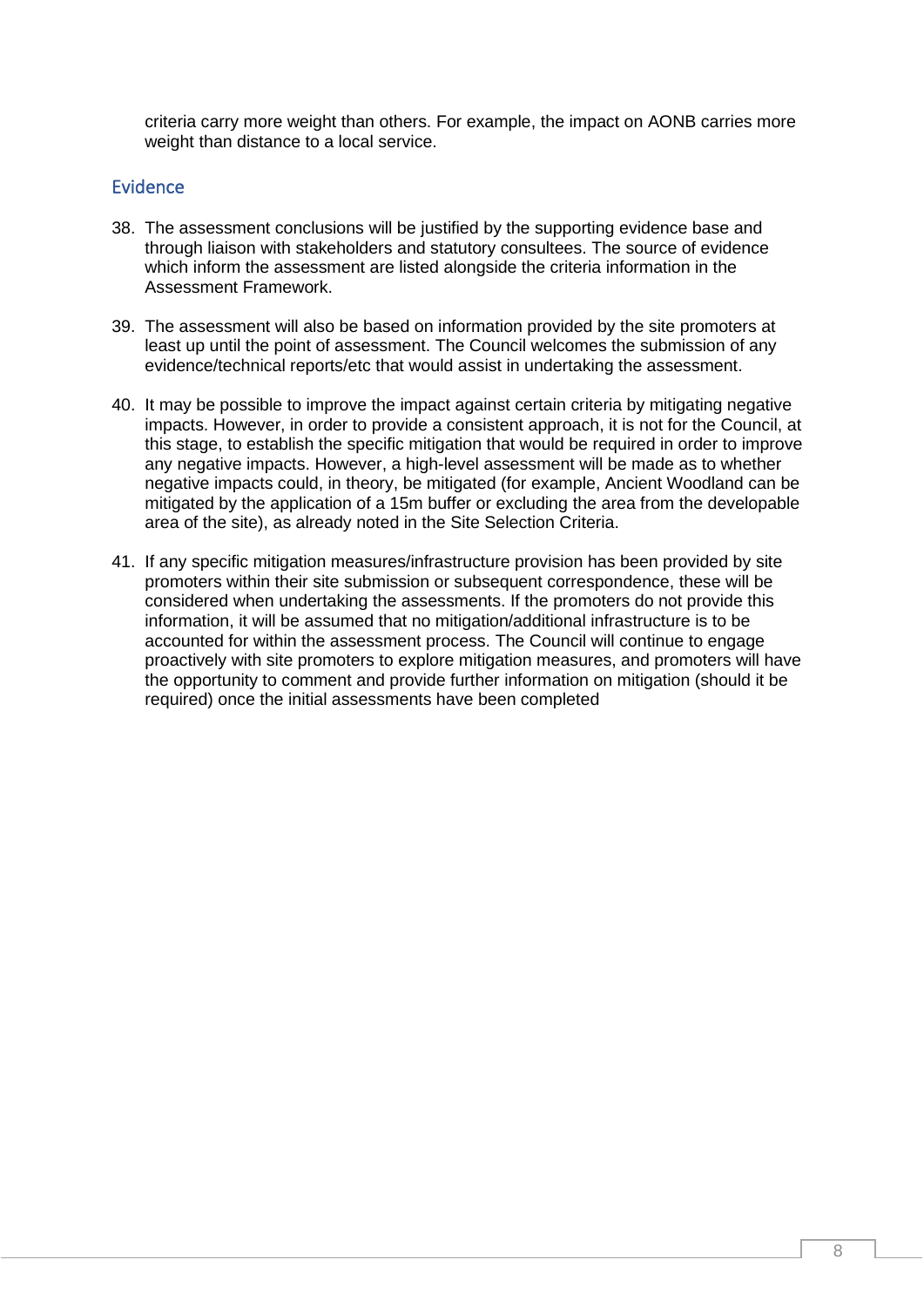### <span id="page-9-0"></span>Stage 2(b): Assessment against Criteria – Showstoppers

**2(a)**  Relationship to Settlements

**2(b)**  Criteria: Showstoppers

**2(c)**  Criteria: Overall Assessment

- 42. In order to ensure that the detailed assessment strictly focusses on those sites most likely to be considered reasonable alternatives, an initial review of the site assessments will take place to exclude sites with the greatest constraint i.e. showstoppers, or where a significant proportion of a site is affected. This will ensure that sites are not excluded in their entirety where alterations to a site boundary could be made to remove absolute constraints or where areas of absolute constraints could be considered for other uses.
- 43. Showstoppers are those environmental constraints and deliverability considerations for which the site assessment can result in a very negative impact against the site assessment criteria ('red'). This approach is supported by the NPPF which is clear that development in the most environmentally sensitive locations should be avoided. Therefore, the Council will use this stage of the process to ensure that the greatest weight is given to those relevant criteria. See list below:
	- High Impact on the High Weald AONB
	- Significant area of flood risk/Historic flood events
	- Direct loss or harm to ancient woodland
	- High impact on biodiversity designation of national importance (SSSI)
	- Substantial harm to a Listed Building
	- Substantial harm to a Conservation Area
	- Severe impact on archaeological asset
	- Severe access issues that are not likely to be mitigated
- 44. In addition, there are some sites within the SHELAA that lack evidence to demonstrate that the site is available for development (for example, where no contact can be made with the landowners). These sites will also be excluded at this stage.
- 45. The sites rejected at this stage will not be subject to further assessment as they do not represent sustainable development.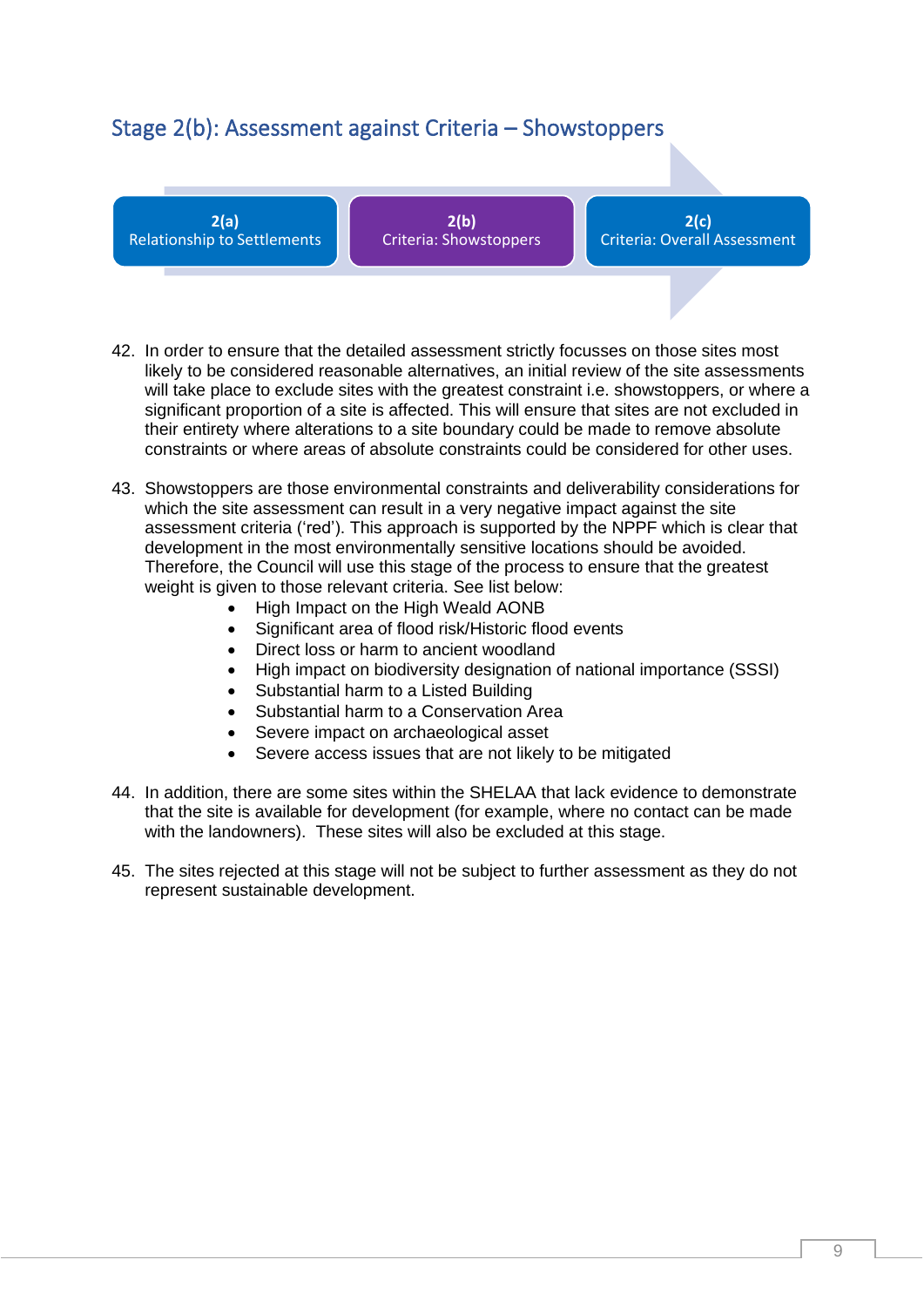#### <span id="page-10-0"></span>Stage 2(c): Assessment against Criteria - Overall Assessment

**2(a)**  Relationship to Settlements

**2(b)**  Criteria: Showstoppers

**2(c)**  Criteria: Overall Assessment

- 46. The sites left in the pool of sites once Stage 2(a) and 2(b) have been completed will be subject to further detailed assessment taking into account the performance against all criteria. Whilst there will not be any 'Showstoppers' on these sites, a combination of negative impacts against the criteria as a whole may render the site unsuitable for allocation, and therefore be rejected at this stage.
- 47. The degree of constraints and how this could impact on potential development will be considered, as well as whether they can be overcome. Other considerations such as planning history will also be reviewed at this stage in order to provide a meaningful overview of the constraints impacting each site proposed for development.
- 48. The assessment will provide consideration of sites against 'Made' Neighbourhood Plans, if applicable. There is not a specific criteria for this within the assessment criteria due the differences in content of the various Neighbourhood Plans, and the need to be consistent when assessing sites, however commentary will be provided which will inform the conclusion. The assessment will take into account any land use designations in the Neighbourhood Plans on the site and consideration will be given to how this designation may impact on the delivery of the site for housing uses. However, it is important to note that the objective of the District Plan will be to, as a minimum, meet the housing needs of Mid Sussex and this may result in conflict with policies in Neighbourhood Plans. Any such conflict would be discussed with the relevant Town or Parish Council.
- 49. A 'fact-checking' exercise will be undertaken on all sites to ensure factual accuracy of results. The findings of the assessment will be shared with the site proponents of each site who will be invited to report any identified factual errors to the Council to inform the final assessment.
- 50. This process will provide site proponents with the opportunity to verify quantitative conclusions or note if the assessment has overlooked proximity to a key feature or service which might affect the overall suitability of the site. It will also be an opportunity to review the way in which officers applied the Council's assessment methodology, though the fact checking exercise is not designed to be a forum for disputing qualitative findings and professional judgement of officers.
- 51. A qualitative commentary will be provided to detail the rationale for excluding sites at this stage.
- 52. The sites rejected at this stage will not be subject to further assessment and will not be included in the 'development scenarios' that will be tested through Sustainability Appraisal and other detailed evidence testing at Stage 3.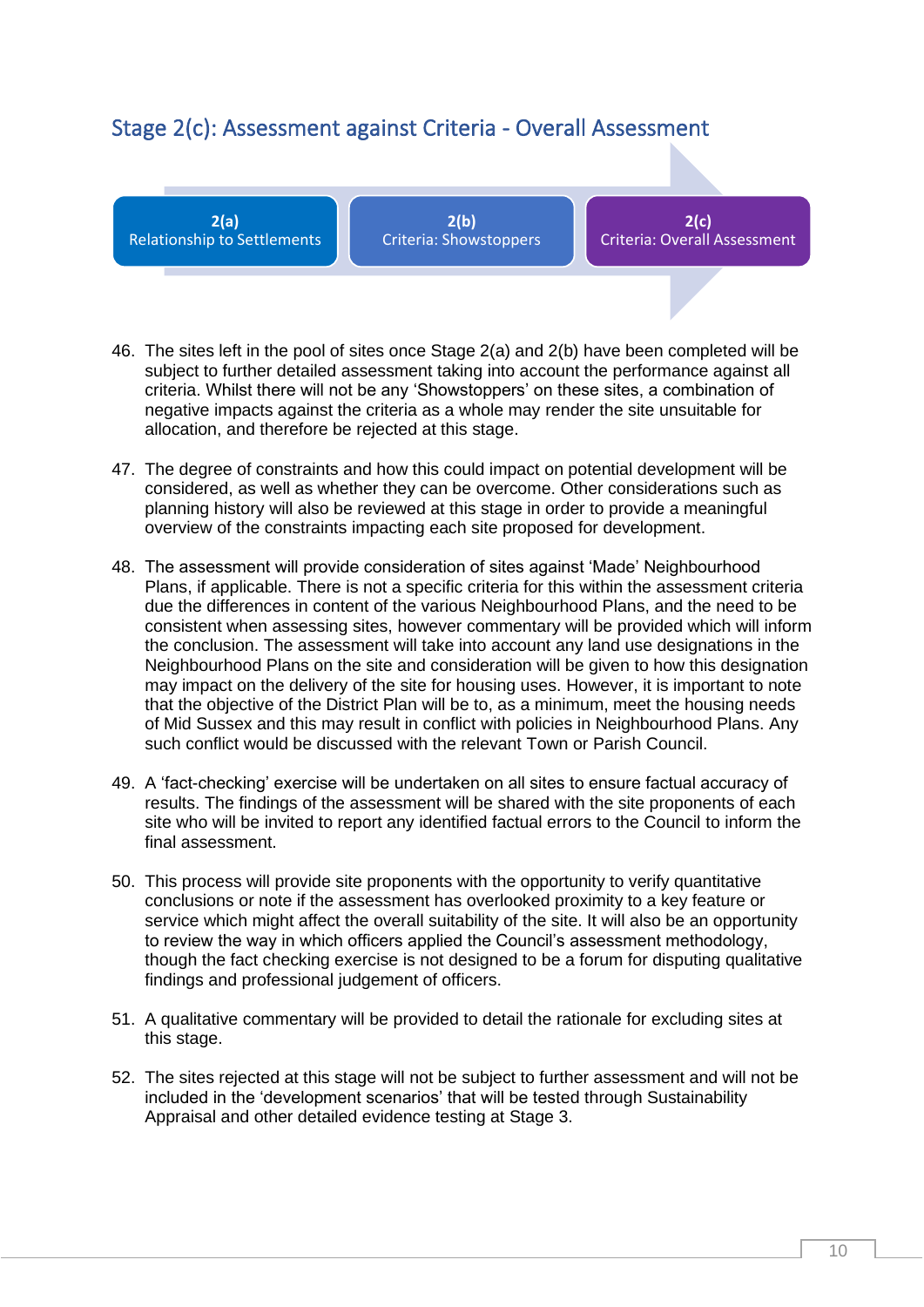## <span id="page-11-0"></span>Stage 3: Scenario / In-Combination Testing

- 53. All sites that progress past Stage 2(c) will be subject to detailed testing and due diligence, as these form the sites with the greatest potential for allocation.
- 54. Whilst Stages 2(a), 2(b) and 2(c) will be carried out on an individual site basis. Stage 3 includes testing the sites "in combination" with each other by way of likely development scenarios or testing of a 'preferred option'.

#### <span id="page-11-1"></span>Further evidence testing

- 55. Once a development scenario(s) has been developed, these will then be subject to further evidence testing which will include:
	- Transport Modelling
	- Habitats Regulations Assessment
	- Air Quality Modelling
	- Viability Assessment
- 56. Findings from the evidence testing will inform the conclusions within the Sustainability Appraisal.

#### <span id="page-11-2"></span>Sustainability Appraisal

- 57. A key part of the evidence base of the District Plan is the Sustainability Appraisal (SA). It is a systematic process that must be carried out during the preparation of a local plan. Its role is to promote sustainable development by assessing the extent to which the plan, when judged against all reasonable alternatives, will help to achieve relevant environmental, economic and social objectives. The SA allows for the consideration of opportunities to improve environmental, social and economic conditions in the local area and identify how to mitigate the impact of development.
- 58. All sites considered to have potential for allocation at the end of stage 2 will be assessed against the Sustainability Framework to consider the sustainability credentials of each site independently and cumulatively. The findings of this work will help identify potential scenarios to address the housing need in the district and corresponding preferred options.
- 59. The SA is applied as an iterative learning process running parallel to the preparation of the District Plan. Therefore, the findings of the further evidence testing will inform the content of the SA, as well as the SA identifying further options that may need to be tested further through the evidence base.

#### <span id="page-11-3"></span>Stage 3 Outputs

60. The SA will draw conclusions on the most sustainable development options and report the process in full. An additional topic paper which concludes on the preferred development scenario, taking into account the findings of the SA as well as other considerations through further evidence testing, will document the reasons for the preferred development scenario to be included within the District Plan Review.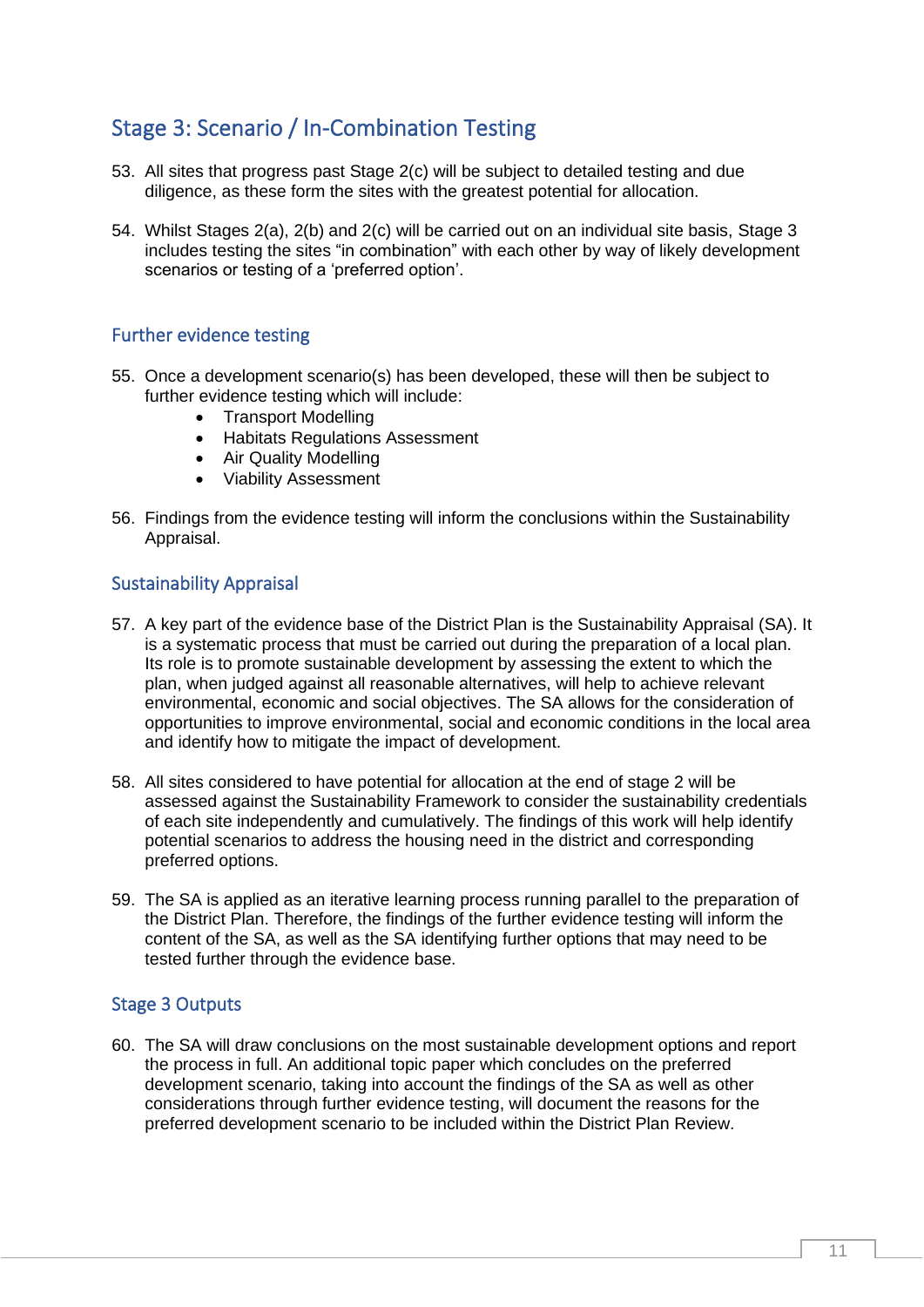#### <span id="page-12-0"></span>Next Steps

- 61. All SHELAA sites will be assessed through the methodology outlined above.
- 62. The Site Selection methodology provides a clear and transparent process for the selection of sites for inclusion in the development strategy of the District Plan. The selection process will enable evidence-based decisions to be made on the most sustainable development strategy for Mid Sussex.
- 63. The NPPF states that plans should "provide for objectively assessed needs for housing and other uses, as well as any needs that cannot be met within neighbouring areas" (NPPF, paragraph 11). Until the site assessment work is undertaken it is not known to what extent the District Plan will be able to meet the housing needs of Mid Sussex and potentially unmet need arising elsewhere. The site selection process may therefore need to be an iterative process, with the outcomes at Stages 2 and 3 revisited if necessary, to ensure these requirements have been fully considered.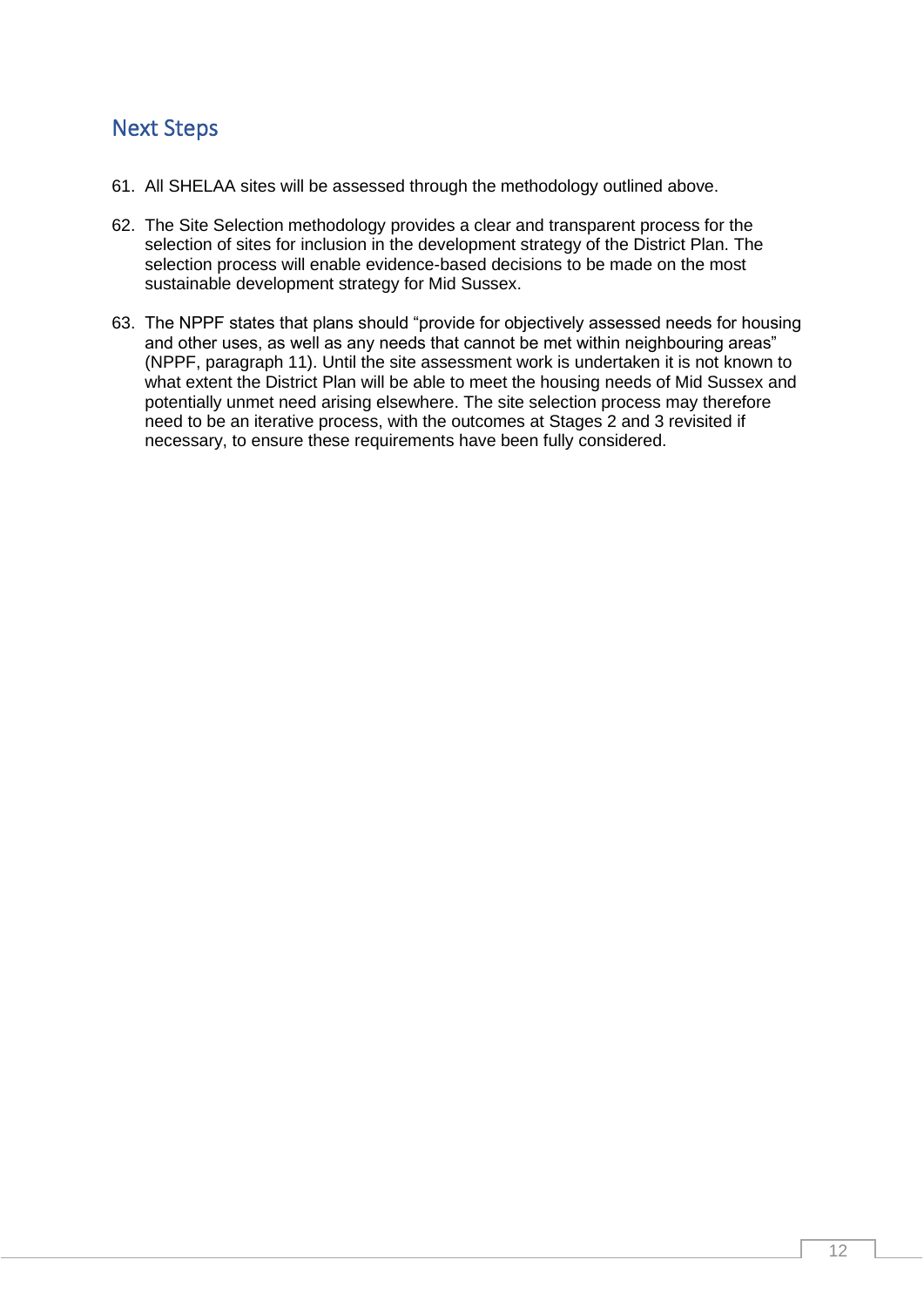# <span id="page-13-0"></span>Appendix 1: Site Selection Criteria

## <span id="page-13-1"></span>**Environmental constraints**

| <b>Criteria 1</b>           |                                                                                                                                                                                                                                                                                                                                                                                                                                                                                                                                                                                                                                                                                                                                                                                                                                     | Landscape                                                                                                                                                                                                                                                                                                                                                                                                                                                                                                                                                                                                                                             |                                                                                                                                                                                           |
|-----------------------------|-------------------------------------------------------------------------------------------------------------------------------------------------------------------------------------------------------------------------------------------------------------------------------------------------------------------------------------------------------------------------------------------------------------------------------------------------------------------------------------------------------------------------------------------------------------------------------------------------------------------------------------------------------------------------------------------------------------------------------------------------------------------------------------------------------------------------------------|-------------------------------------------------------------------------------------------------------------------------------------------------------------------------------------------------------------------------------------------------------------------------------------------------------------------------------------------------------------------------------------------------------------------------------------------------------------------------------------------------------------------------------------------------------------------------------------------------------------------------------------------------------|-------------------------------------------------------------------------------------------------------------------------------------------------------------------------------------------|
| <b>Policy</b><br>background | "Planning policies and decisions should contribute to and enhance the natural and<br>local environment by protecting and enhancing valued landscapes, sites of<br>biodiversity or geological value and soils recognising the intrinsic character and<br>beauty of the countryside" (NPPF 2021, para 174)<br>"Great weight should be given to conserving and enhancing landscape and scenic<br>beauty in National Parks, the Broads and Areas of Outstanding Natural Beauty,<br>which have the highest status of protection in relation to these issues. The scale<br>and extent of development within all these designated areas should be limited,<br>while development within their setting should be sensitively located and designated<br>to avoid or minimise adverse impact on the designated areas" (NPPF 2021, para<br>176) |                                                                                                                                                                                                                                                                                                                                                                                                                                                                                                                                                                                                                                                       |                                                                                                                                                                                           |
| <b>Source</b>               |                                                                                                                                                                                                                                                                                                                                                                                                                                                                                                                                                                                                                                                                                                                                                                                                                                     | High Weald AONB Unit, Capacity of Mid Sussex District to accommodate<br>development (LUC, 2014), SHLAA: Review of Landscape and Visual Aspects of<br>Site Suitability (LUC, 2015), High Weald AONB Unit Assessments, South Downs<br><b>National Park Authority Assessments</b>                                                                                                                                                                                                                                                                                                                                                                        |                                                                                                                                                                                           |
| <b>Assessment</b>           |                                                                                                                                                                                                                                                                                                                                                                                                                                                                                                                                                                                                                                                                                                                                                                                                                                     | <b>Sites Within the AONB</b><br>High impact on the AONB/ Likely<br>major development in the AONB<br>with no identified exceptional<br>circumstances<br>Moderate impact on the AONB<br>Low impact on the AONB                                                                                                                                                                                                                                                                                                                                                                                                                                          | <b>Sites Outside the AONB</b><br>Low to low/medium potential for<br>change in landscape terms<br>Medium potential for change in<br>landscape terms<br>Medium/high potential for change in |
|                             |                                                                                                                                                                                                                                                                                                                                                                                                                                                                                                                                                                                                                                                                                                                                                                                                                                     |                                                                                                                                                                                                                                                                                                                                                                                                                                                                                                                                                                                                                                                       | landscape terms<br>High potential for change in<br>landscape terms                                                                                                                        |
| <b>Note</b>                 |                                                                                                                                                                                                                                                                                                                                                                                                                                                                                                                                                                                                                                                                                                                                                                                                                                     | Assessment of site will be based on the location within or outside the AONB.<br>Sites located within the AONB will be subject to the High Weald AONB Unit own<br>assessment criteria and knowledge, while conclusions for sites outside the AONB<br>will be drawn for each site dependant on which Landscape Capacity area they are<br>within (as determined by the landscape capacity studies, based on their<br>assessment methodology) or comments received from specialist advisors.<br>Views will be sought from the South Downs National Park Authority and the AONB<br>Unit for sites located within their settings to support the assessment. |                                                                                                                                                                                           |

| Criteria 2        |                                                                           | <b>Flood risk</b>                                                                     |  |
|-------------------|---------------------------------------------------------------------------|---------------------------------------------------------------------------------------|--|
| <b>Policy</b>     |                                                                           | "Inappropriate development in areas at risk of flooding should be avoided by          |  |
| background        |                                                                           | directing development away from areas at highest risk (whether existing or future).   |  |
|                   |                                                                           | Where development is necessary in such areas, the development should be made          |  |
|                   |                                                                           | safe for its lifetime without increasing flood risk elsewhere." (NPPF 2021, para 159) |  |
| <b>Source</b>     | Environment Agency Flood Risk Zones, MSDC Strategic Flood Risk Assessment |                                                                                       |  |
| <b>Assessment</b> |                                                                           | Site affected by significant areas of flood risk/historic flood events which          |  |
|                   |                                                                           | would affect the site's developability                                                |  |
|                   |                                                                           | Site has areas within flood zone 2/3 or has flooded historically                      |  |
|                   |                                                                           | Site has small areas within Flood Zone 2/3, no known historic events                  |  |
|                   |                                                                           | Sites has flooded historically but is not within Flood Zone 2/3                       |  |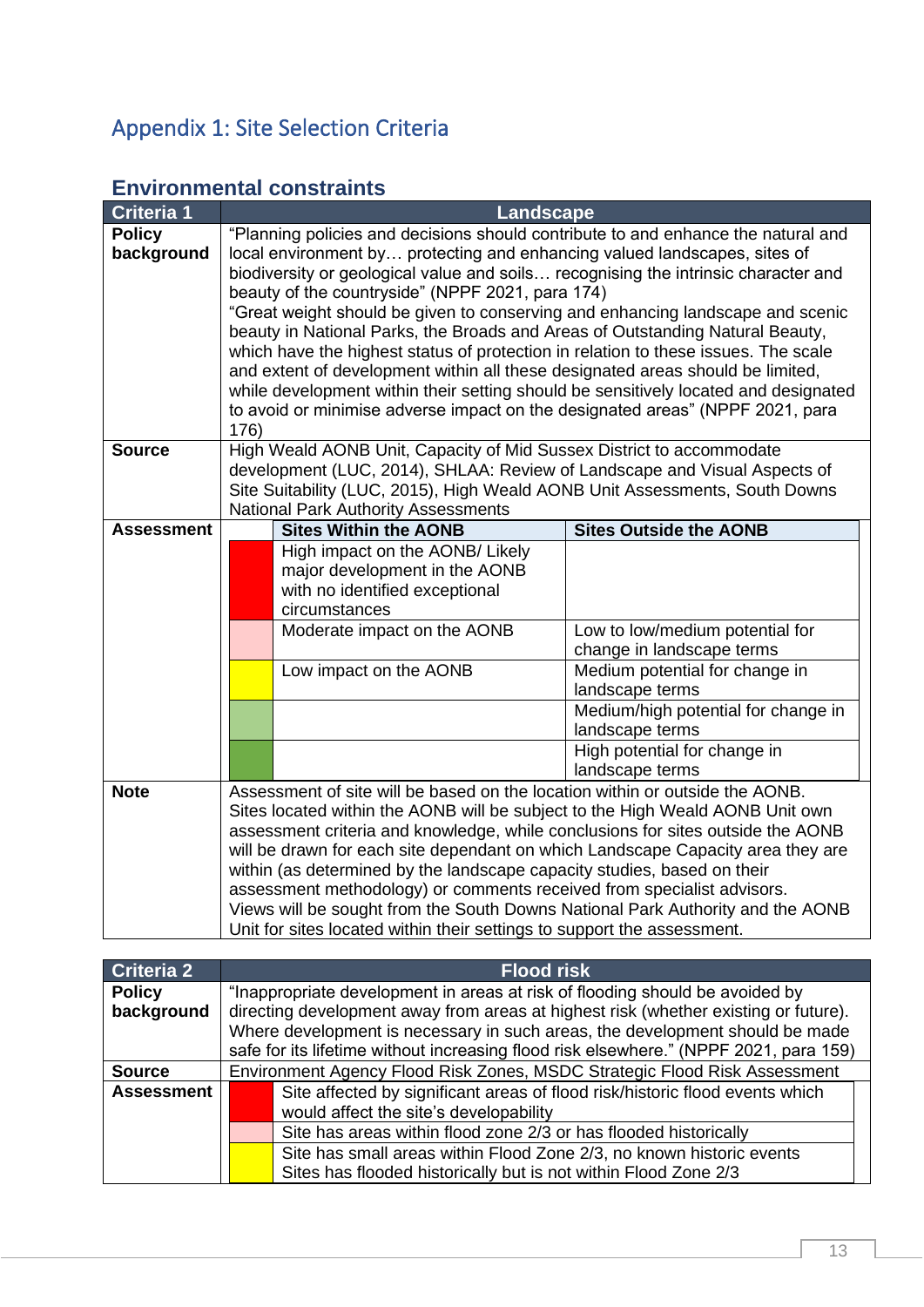|             | Site is adjacent to Flood Zone 2/3, potential future flood risk                                                                                                                                   |
|-------------|---------------------------------------------------------------------------------------------------------------------------------------------------------------------------------------------------|
|             | Site unaffected by flood risk                                                                                                                                                                     |
| <b>Note</b> | Where flood risk would make a site undevelopable (due to the location of the area<br>at risk from flooding, or the amount of site at risk from flooding) it will be assessed<br>as 'Significant'. |

|                                                                                    | <b>Trees</b>                                                                                                                                                    |  |
|------------------------------------------------------------------------------------|-----------------------------------------------------------------------------------------------------------------------------------------------------------------|--|
|                                                                                    | "development resulting in the loss or deterioration of irreplaceable habitats (such as                                                                          |  |
| ancient woodland and ancient or veteran trees) should be refused, unless there are |                                                                                                                                                                 |  |
|                                                                                    | wholly exceptional reasons and a suitable compensation strategy exists." (NPPF                                                                                  |  |
| 2021, para 180c)                                                                   |                                                                                                                                                                 |  |
|                                                                                    | "Planning policies and decision should contribute to and enhance the natural and                                                                                |  |
|                                                                                    | local environment by recognising the intrinsic character and beauty of the                                                                                      |  |
|                                                                                    | countryside – includingtrees and woodland." (NPPF 2021, para 174b)                                                                                              |  |
|                                                                                    | Planning policies and decisions should ensure that new streets are tree-lined, that                                                                             |  |
|                                                                                    | opportunities are taken to incorporate trees elsewhere in developments (such as                                                                                 |  |
|                                                                                    | parks and community orchards), that appropriate measures are in place to secure                                                                                 |  |
|                                                                                    | the long-term maintenance of newly-planted trees, and that existing trees are                                                                                   |  |
|                                                                                    | retained wherever possible. (NPPF 2021, para 131)                                                                                                               |  |
|                                                                                    | Mid Sussex Ancient Woodland Inventory (GIS), Woodland Trust Ancient Tree                                                                                        |  |
|                                                                                    | Inventory, Tree Preservation Orders (GIS), consultation response from MSDC Tree                                                                                 |  |
|                                                                                    | Site is affected by significant amount of ancient woodland and/or Ancient                                                                                       |  |
|                                                                                    | and/or Veteran Trees. Development of the site would result in direct loss or                                                                                    |  |
|                                                                                    | harm which cannot be mitigated.                                                                                                                                 |  |
|                                                                                    | Site is partially affected by ancient woodland and/or Ancient and/or Veteran                                                                                    |  |
|                                                                                    | Trees. Development of the site would result in some harm, but mitigation is                                                                                     |  |
|                                                                                    | required.                                                                                                                                                       |  |
|                                                                                    | Significant part of the site is covered by trees and/or there is presence of                                                                                    |  |
|                                                                                    | protected trees on/adjacent to the site. Development would result in loss,                                                                                      |  |
|                                                                                    | objection from Tree Officer.                                                                                                                                    |  |
|                                                                                    | Site is adjacent to an area of ancient woodland or within a 15m buffer from                                                                                     |  |
|                                                                                    | an area of ancient woodland. Development of the site may result in some                                                                                         |  |
|                                                                                    | harm, but mitigation can be achieved.                                                                                                                           |  |
|                                                                                    | Presence of protected trees on/adjacent to the site which would constrain                                                                                       |  |
|                                                                                    | development. Tree Officer concludes that potential impacts can be                                                                                               |  |
|                                                                                    | mitigated.                                                                                                                                                      |  |
|                                                                                    | Presence of trees on site or along the boundaries,                                                                                                              |  |
|                                                                                    | Site not affected by trees                                                                                                                                      |  |
|                                                                                    | The assessment will be applied to both ancient woodland and trees. Where the<br>proposed site is likely to impact on more than one, the overall assessment will |  |
|                                                                                    | reflect the highest impact identified, but the comments will refer to specific assets.                                                                          |  |
|                                                                                    | Where presence of ancient woodland would make a site undevelopable (due to the                                                                                  |  |
|                                                                                    | location or the amount of ancient woodland that cannot be mitigated) it will be                                                                                 |  |
|                                                                                    | assessed as 'Significant'.                                                                                                                                      |  |
|                                                                                    | Impact on trees will be determined by the MSDC Tree Officer based on their own                                                                                  |  |
|                                                                                    | assessment criteria and knowledge.                                                                                                                              |  |
|                                                                                    | Officer                                                                                                                                                         |  |

| Criteria 4    | <b>Biodiversity</b>                                                                         |
|---------------|---------------------------------------------------------------------------------------------|
| <b>Policy</b> | "development on land within or outside a Site of Special Scientific Interest, and which     |
| background    | is likely to have an adverse effect on it (either individually or in combination with other |
|               | developments), should not normally be permitted." (NPPF 2021, para 180b)                    |
|               | "Plans should distinguish between the hierarchy of international, national and locally      |
|               | designated sites' (NPPF 2021, para 175)                                                     |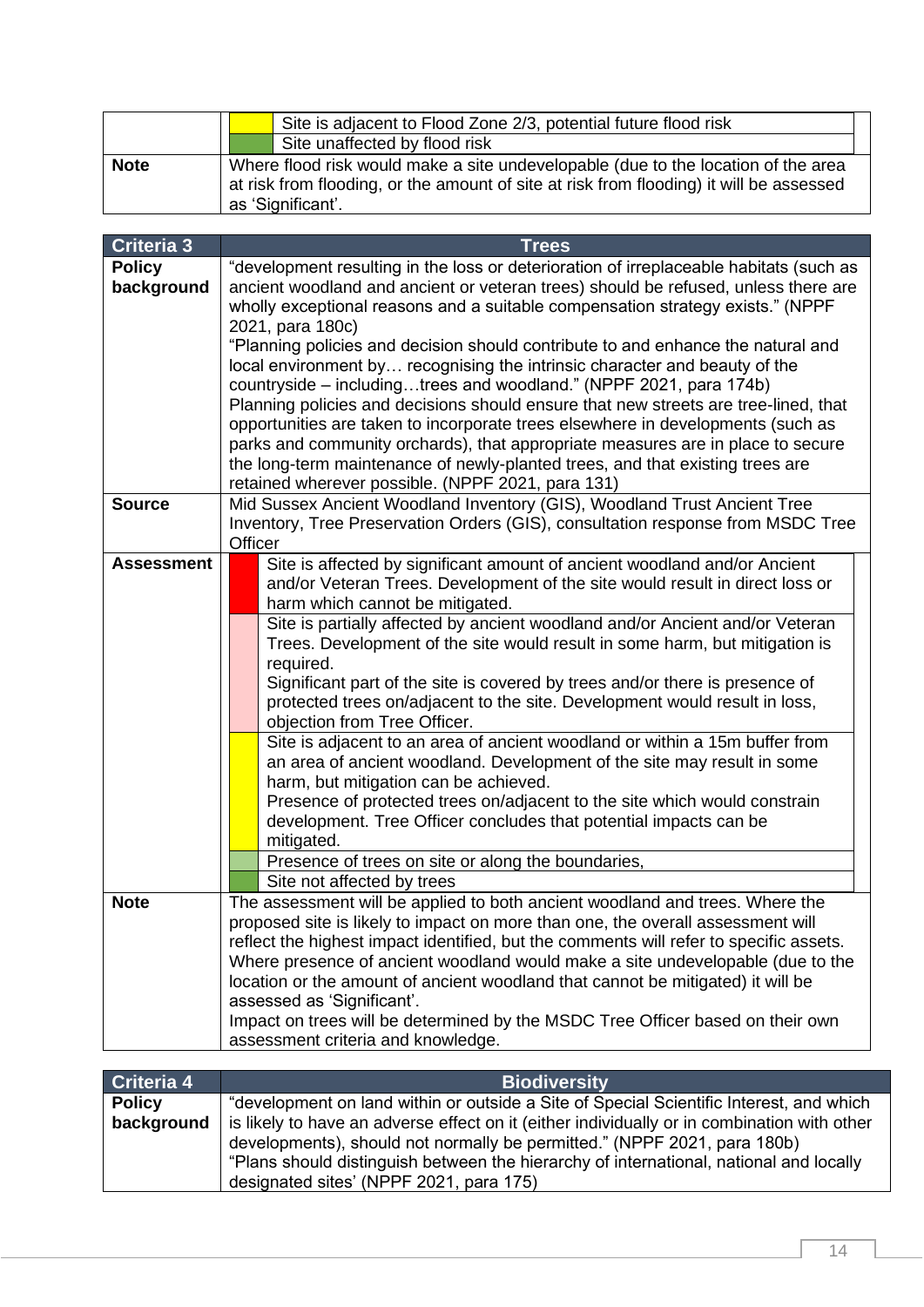| <b>Source</b>     | "To protect and enhance biodiversity and geodiversity, plans should identify, map and<br>safeguard components of local wildlife-rich habitats and wider ecological networks,<br>including the hierarchy of international, national and locally designated sites of<br>importance for biodiversity" (NPPF 2021, para 179a)<br>Natural England SSSI dataset and Impact Risk Zones, consultation responses from<br>Natural England/Sussex Wildlife Trust. |                                                                           |                                                           |  |
|-------------------|--------------------------------------------------------------------------------------------------------------------------------------------------------------------------------------------------------------------------------------------------------------------------------------------------------------------------------------------------------------------------------------------------------------------------------------------------------|---------------------------------------------------------------------------|-----------------------------------------------------------|--|
| <b>Assessment</b> |                                                                                                                                                                                                                                                                                                                                                                                                                                                        | <b>Nationally designated sites</b>                                        | <b>Locally designated sites</b>                           |  |
|                   |                                                                                                                                                                                                                                                                                                                                                                                                                                                        | Site is adjacent/in proximity to a SSSI,<br>Objection from NE             |                                                           |  |
|                   |                                                                                                                                                                                                                                                                                                                                                                                                                                                        | Site is adjacent/in proximity to a SSSI,                                  | Site is within or adjacent/in proximity                   |  |
|                   |                                                                                                                                                                                                                                                                                                                                                                                                                                                        | NE concluded impacts can be<br>mitigated                                  | to an LWS, Objection from Sussex<br><b>Wildlife Trust</b> |  |
|                   |                                                                                                                                                                                                                                                                                                                                                                                                                                                        |                                                                           | Site is within or adjacent/in proximity                   |  |
|                   |                                                                                                                                                                                                                                                                                                                                                                                                                                                        |                                                                           | to an LWS, Sussex Wildlife Trust                          |  |
|                   |                                                                                                                                                                                                                                                                                                                                                                                                                                                        |                                                                           | conclude impacts can be mitigated                         |  |
|                   |                                                                                                                                                                                                                                                                                                                                                                                                                                                        | No objection raised by NE or Sussex Wildlife Trust despite proximity with |                                                           |  |
|                   |                                                                                                                                                                                                                                                                                                                                                                                                                                                        | designated site, or site not within or adjacent to designated site        |                                                           |  |
| <b>Note</b>       | Impact on Sites of Special Scientific Interest (SSSI), nationally designated sites, will                                                                                                                                                                                                                                                                                                                                                               |                                                                           |                                                           |  |
|                   | be determined by Natural England (NE) based on their own assessment criteria and<br>knowledge. Impact on locally designated sites (Local Wildlife Sites - LWS/Local                                                                                                                                                                                                                                                                                    |                                                                           |                                                           |  |
|                   |                                                                                                                                                                                                                                                                                                                                                                                                                                                        | Nature Reserves - LNR) will be determined by Sussex Wildlife Trust (SWT). |                                                           |  |

| Criteria 5        |                                                                                      | <b>Listed Building</b>                                                                |
|-------------------|--------------------------------------------------------------------------------------|---------------------------------------------------------------------------------------|
| <b>Policy</b>     |                                                                                      | "When considering the impact of a proposed development on the significance of a       |
| background        |                                                                                      | designated heritage asset, great weight should be given to the asset's conservation   |
|                   |                                                                                      | (and the more important the asset, the greater the weight should be). This is         |
|                   |                                                                                      | irrespective of whether any potential harm amounts to substantial harm, total loss or |
|                   |                                                                                      | less than substantial harm to its significance." (NPPF 2021, para 199)                |
| <b>Source</b>     |                                                                                      | Historic England Listed Buildings (GIS), consultation response from MSDC              |
|                   |                                                                                      | <b>Conservation Officer</b>                                                           |
| <b>Assessment</b> |                                                                                      | Listed buildings are present on/within proximity of the site, Substantial harm -      |
|                   |                                                                                      | Harmful impact                                                                        |
|                   |                                                                                      | Listed buildings are present on/within proximity of the site, Less than               |
|                   |                                                                                      | substantial harm - High impact                                                        |
|                   |                                                                                      | Listed buildings are present on/within proximity of the site, Less than               |
|                   |                                                                                      | substantial harm - Medium impact                                                      |
|                   |                                                                                      | Listed buildings are present on/within proximity of the site, Less than               |
|                   |                                                                                      | substantial harm - Low impact                                                         |
|                   |                                                                                      | No Listed buildings on/near the site $-$ No impact                                    |
| <b>Note</b>       |                                                                                      | Comments from MSDC Conservation Officer will determine whether there is predicted     |
|                   |                                                                                      | to be Substantial Harm/Harm/No Impact based on site layout information submitted by   |
|                   | site proponent (where provided).                                                     |                                                                                       |
|                   | Where the proposed site is likely to impact on more than one Listed building, the    |                                                                                       |
|                   | overall assessment will reflect the highest impact identified, but the comments will |                                                                                       |
|                   |                                                                                      | refer to specific Listed Buildings.                                                   |

| Criteria 6    | <b>Conservation Area</b>                                                                                                                                                                                                                         |
|---------------|--------------------------------------------------------------------------------------------------------------------------------------------------------------------------------------------------------------------------------------------------|
| <b>Policy</b> | "When considering the impact of a proposed development on the significance of a                                                                                                                                                                  |
| background    | designated heritage asset, great weight should be given to the asset's conservation                                                                                                                                                              |
|               | (and the more important the asset, the greater the weight should be). This is<br>irrespective of whether any potential harm amounts to substantial harm, total loss or<br>less than substantial harm to its significance." (NPPF 2021, para 199) |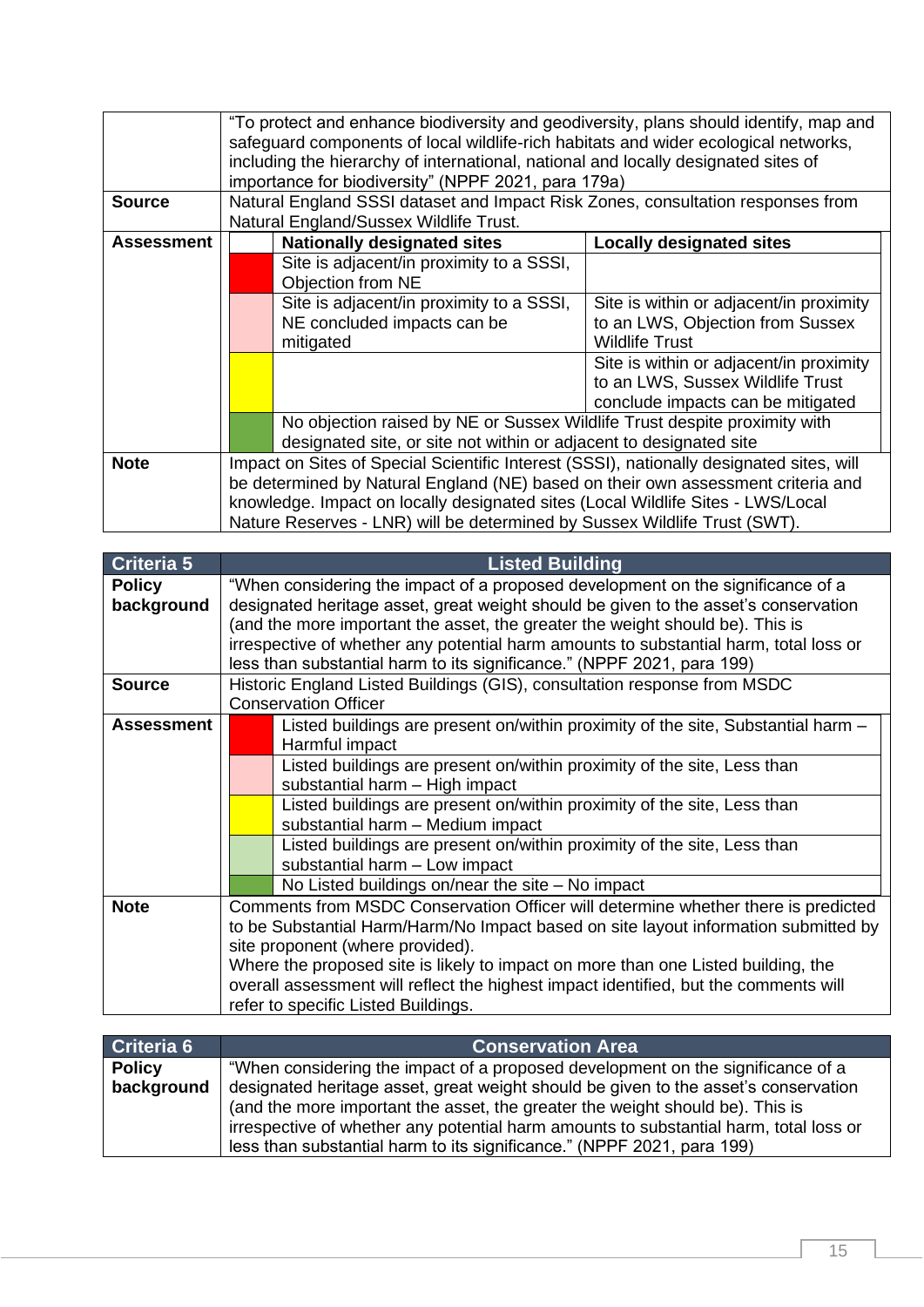| <b>Source</b>     | Historic England Listed Buildings (GIS), consultation response from MSDC            |
|-------------------|-------------------------------------------------------------------------------------|
|                   | <b>Conservation Officer</b>                                                         |
| <b>Assessment</b> | Site is within/close to a conservation area, Substantial harm – Harmful impact      |
|                   | Site is within/close to a conservation area, Less than substantial harm – High      |
|                   | impact                                                                              |
|                   | Site is within/close to a conservation area, Less than substantial harm -           |
|                   | Medium impact                                                                       |
|                   | Site is within/close to a conservation area, Less than substantial harm - Low       |
|                   | impact                                                                              |
|                   | There are no conservation areas within/close to the site $-$ No impact              |
| <b>Note</b>       | Comments from MSDC Conservation Officer will determine whether there is predicted   |
|                   | to be Substantial Harm/Harm/No Impact based on site layout information submitted by |
|                   | site proponent (where provided).                                                    |

| <b>Criteria 7</b>           | Archaeology                                                                                                                                                                                                                                                                                                                                                                                                                |                                                                                                                                                                 |
|-----------------------------|----------------------------------------------------------------------------------------------------------------------------------------------------------------------------------------------------------------------------------------------------------------------------------------------------------------------------------------------------------------------------------------------------------------------------|-----------------------------------------------------------------------------------------------------------------------------------------------------------------|
| <b>Policy</b><br>background | "When considering the impact of a proposed development on the significance of a<br>designated heritage asset, great weight should be given to the asset's conservation<br>(and the more important the asset, the greater the weight should be). This is<br>irrespective of whether any potential harm amounts to substantial harm, total loss or<br>less than substantial harm to its significance." (NPPF 2021, para 199) |                                                                                                                                                                 |
| <b>Source</b>               |                                                                                                                                                                                                                                                                                                                                                                                                                            | West Sussex County Council Archaeological Notification Areas (GIS), West Sussex                                                                                 |
|                             |                                                                                                                                                                                                                                                                                                                                                                                                                            | <b>County Council Archaeologist</b>                                                                                                                             |
| <b>Assessment</b>           |                                                                                                                                                                                                                                                                                                                                                                                                                            | Severe impact on archaeological asset - objection from County<br>Archaeologist                                                                                  |
|                             |                                                                                                                                                                                                                                                                                                                                                                                                                            | Archaeological designation on/adjacent to site. Moderate impact on<br>archaeological asset – County Archaeologist has concluded that impact can<br>be mitigated |
|                             |                                                                                                                                                                                                                                                                                                                                                                                                                            | No archaeological designations on/adjacent to site. No impact on<br>archaeological asset - No objection from County Archaeologist                               |
| <b>Note</b>                 | Impact on archaeological assets will be determined by West Sussex County Council                                                                                                                                                                                                                                                                                                                                           |                                                                                                                                                                 |
|                             | Archaeologist based on their own assessment criteria and knowledge.                                                                                                                                                                                                                                                                                                                                                        |                                                                                                                                                                 |

## <span id="page-16-0"></span>**Developability considerations**

| <b>Criteria 8</b> | <b>Availability</b>                                                                    |  |  |  |
|-------------------|----------------------------------------------------------------------------------------|--|--|--|
| <b>Policy</b>     | "To be considered deliverable, sites for housing should be available now, offer a      |  |  |  |
| background        | suitable location for development now, and be achievable with a realistic prospect     |  |  |  |
|                   | that housing will be delivered on the site within five years." (NPPF 2021, Annex 2)    |  |  |  |
|                   | "To be considered developable, sites should be in a suitable location for housing      |  |  |  |
|                   | development with a reasonable prospect that they will be available and could be        |  |  |  |
|                   | viably developed at the point envisaged." (NPPF 2021, Annex 2)                         |  |  |  |
| <b>Source</b>     | SHELAA Site Submission, Site Promoter (Developer Questionnaire)                        |  |  |  |
| <b>Assessment</b> | The site is not/will not become available for development during the plan              |  |  |  |
|                   | period                                                                                 |  |  |  |
|                   | Whilst the site has been promoted for development through the call for sites           |  |  |  |
|                   | or other source, there has been no further evidence submitted to                       |  |  |  |
|                   | demonstrate that the site is developable within the Plan period.                       |  |  |  |
|                   | The site will become available for development during the plan period                  |  |  |  |
|                   | The site is available for development within 5 years, supported by an option           |  |  |  |
|                   | agreement with a housebuilder in place.                                                |  |  |  |
| <b>Note</b>       | Site promoter submissions, including responses to the questionnaire, will inform the   |  |  |  |
|                   | assessment. The District Plan Review will cover a 17-year timeframe. The document      |  |  |  |
|                   | will allocate some sites that are capable of delivery in the first 5 years of the Plan |  |  |  |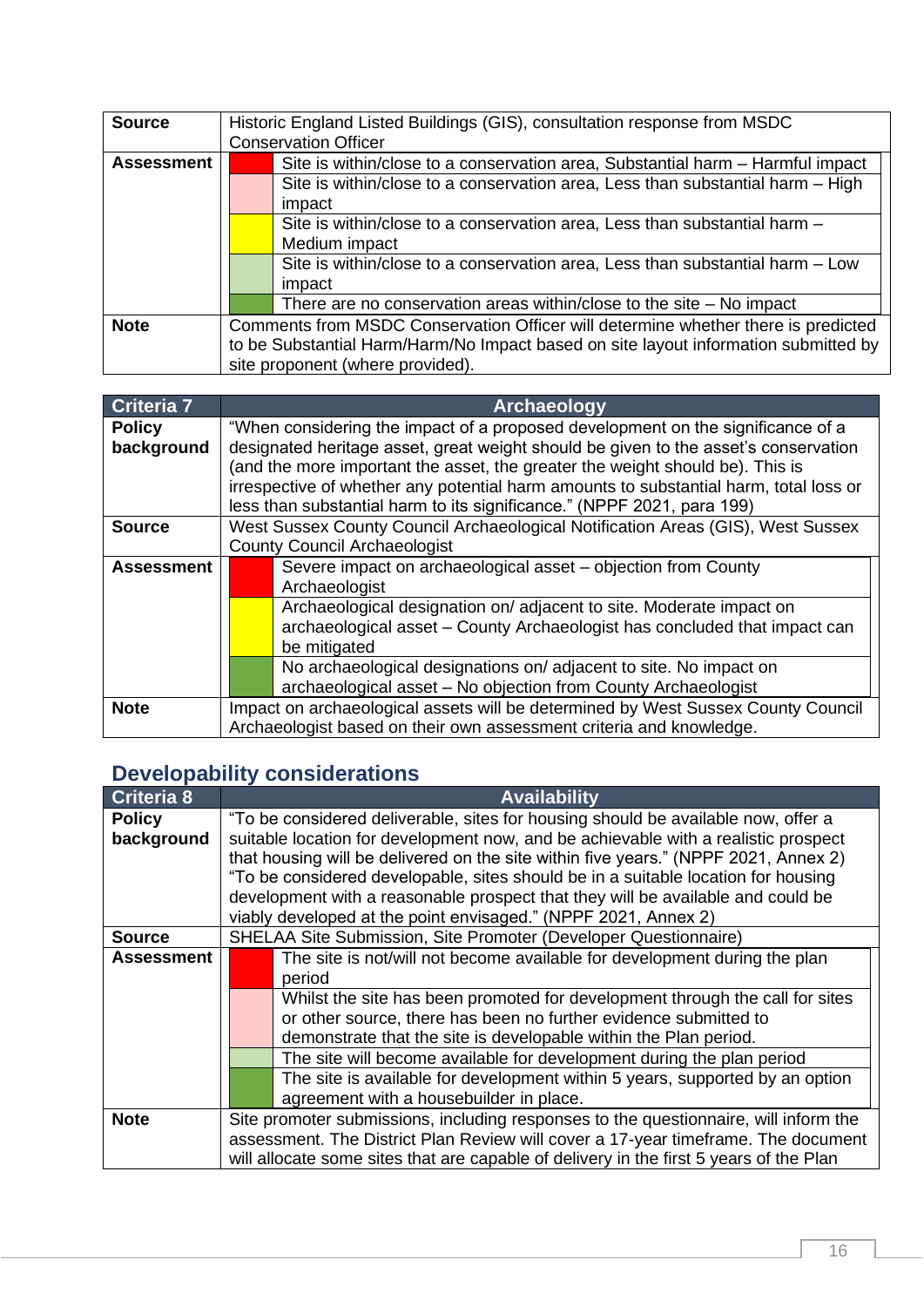| and others will come forward later in the Plan period. Therefore, the assessment is |
|-------------------------------------------------------------------------------------|
| considering both deliverable and developable sites.                                 |

| <b>Criteria 9</b>                  |                                                                                                                                                                                                                                                                                                                                                                                                                                                                                    | <b>Access</b>                                                                                                                                                                                                                                              |  |
|------------------------------------|------------------------------------------------------------------------------------------------------------------------------------------------------------------------------------------------------------------------------------------------------------------------------------------------------------------------------------------------------------------------------------------------------------------------------------------------------------------------------------|------------------------------------------------------------------------------------------------------------------------------------------------------------------------------------------------------------------------------------------------------------|--|
| <b>Policy</b><br>background        | "Development should only be prevented or refused on highways grounds if there<br>would be an unacceptable impact on highway safety, or the residual cumulative<br>impacts on the road network would be severe." (NPPF 2021, para 111)<br>"In assessing sites that may be allocated for development in plans, or specific<br>applications for development, it should be ensured that safe and suitable access<br>to the site can be achieved for all users." (NPPF 2021, para 110c) |                                                                                                                                                                                                                                                            |  |
| <b>Source</b><br><b>Assessment</b> |                                                                                                                                                                                                                                                                                                                                                                                                                                                                                    | WSCC Highways, MSDC Highways consultant                                                                                                                                                                                                                    |  |
|                                    |                                                                                                                                                                                                                                                                                                                                                                                                                                                                                    | No means/prospect of achieving suitable and safe access or approach to<br>the site.                                                                                                                                                                        |  |
|                                    |                                                                                                                                                                                                                                                                                                                                                                                                                                                                                    | Access may be achieved through 3 <sup>rd</sup> party land (no agreement in place).<br>Site approach would require improvements to accommodate further<br>development, achievability is uncertain.                                                          |  |
|                                    |                                                                                                                                                                                                                                                                                                                                                                                                                                                                                    | Access does not exist but can be achieved within landholding to adjacent<br>highway or through 3 <sup>rd</sup> party land (agreement in place).<br>Site approach would require improvements to accommodate further<br>development, which could be achieved |  |
|                                    |                                                                                                                                                                                                                                                                                                                                                                                                                                                                                    | Site access exists and minor improvements are required to provide a<br>suitable and safe site approach                                                                                                                                                     |  |
|                                    |                                                                                                                                                                                                                                                                                                                                                                                                                                                                                    | No known constraints to access and site approach to accommodate<br>development                                                                                                                                                                             |  |
| <b>Note</b>                        | Officer assessment of whether there is a likely impact on local road network (based<br>on the findings of the Mid Sussex Transport Study). Officer assessment to<br>determine whether a suitable access can be achieved - any uncertain access<br>arrangements will be assessed in more detail (e.g. in liaison with WSCC Highways<br>and/or a detailed access study) and conclusions used to determine the impact for<br>this criterion.                                          |                                                                                                                                                                                                                                                            |  |

## <span id="page-17-0"></span>**Accessibility factors**

| Criteria 10       | <b>Availability of Public Transport</b>                                            |                                                                                   |                 |              |              |           |  |
|-------------------|------------------------------------------------------------------------------------|-----------------------------------------------------------------------------------|-----------------|--------------|--------------|-----------|--|
| <b>Policy</b>     | "Transport issues should be considered from the earliest stages of plan-making and |                                                                                   |                 |              |              |           |  |
| background        |                                                                                    | development proposals, so that opportunities to promote walking, cycling and      |                 |              |              |           |  |
|                   |                                                                                    | public transport use are identified and pursued" (NPPF 2021, para 104c)           |                 |              |              |           |  |
|                   |                                                                                    | "Significant development should be focused on locations which are or can be made  |                 |              |              |           |  |
|                   |                                                                                    | sustainable, through limiting the need to travel and offering a genuine choice of |                 |              |              |           |  |
|                   |                                                                                    | transport modes. This can help to reduce congestion and emissions, and improve    |                 |              |              |           |  |
|                   |                                                                                    | air quality and public health" (NPPF 2021, para 105)                              |                 |              |              |           |  |
| <b>Source</b>     |                                                                                    | <b>MSDC Sustainability Mapping (GIS)</b>                                          |                 |              |              |           |  |
| <b>Assessment</b> |                                                                                    | <b>Bus Service</b>                                                                | <b>Distance</b> |              |              |           |  |
|                   |                                                                                    |                                                                                   | 400m            | 600m         | 800m         | $800 + m$ |  |
|                   |                                                                                    | <b>Excellent</b><br>(4+/hour)                                                     | Excellent       | Good         | Good         | Fair      |  |
|                   | Frequency                                                                          | Good (2+/hour)                                                                    | Good            | Good         | Fair         | Fair      |  |
|                   |                                                                                    | Fair (<2/hour)                                                                    | Good            | Fair         | Fair         | Poor      |  |
|                   |                                                                                    | Poor (Infrequent)                                                                 | Fair            | Fair         | Poor         | Poor      |  |
|                   |                                                                                    |                                                                                   |                 |              |              |           |  |
|                   |                                                                                    | <b>Train service</b>                                                              | <b>Distance</b> |              |              |           |  |
|                   |                                                                                    |                                                                                   | <800m           | $<$ 1.2 $km$ | $<$ 1.6 $km$ | $>1.6$ km |  |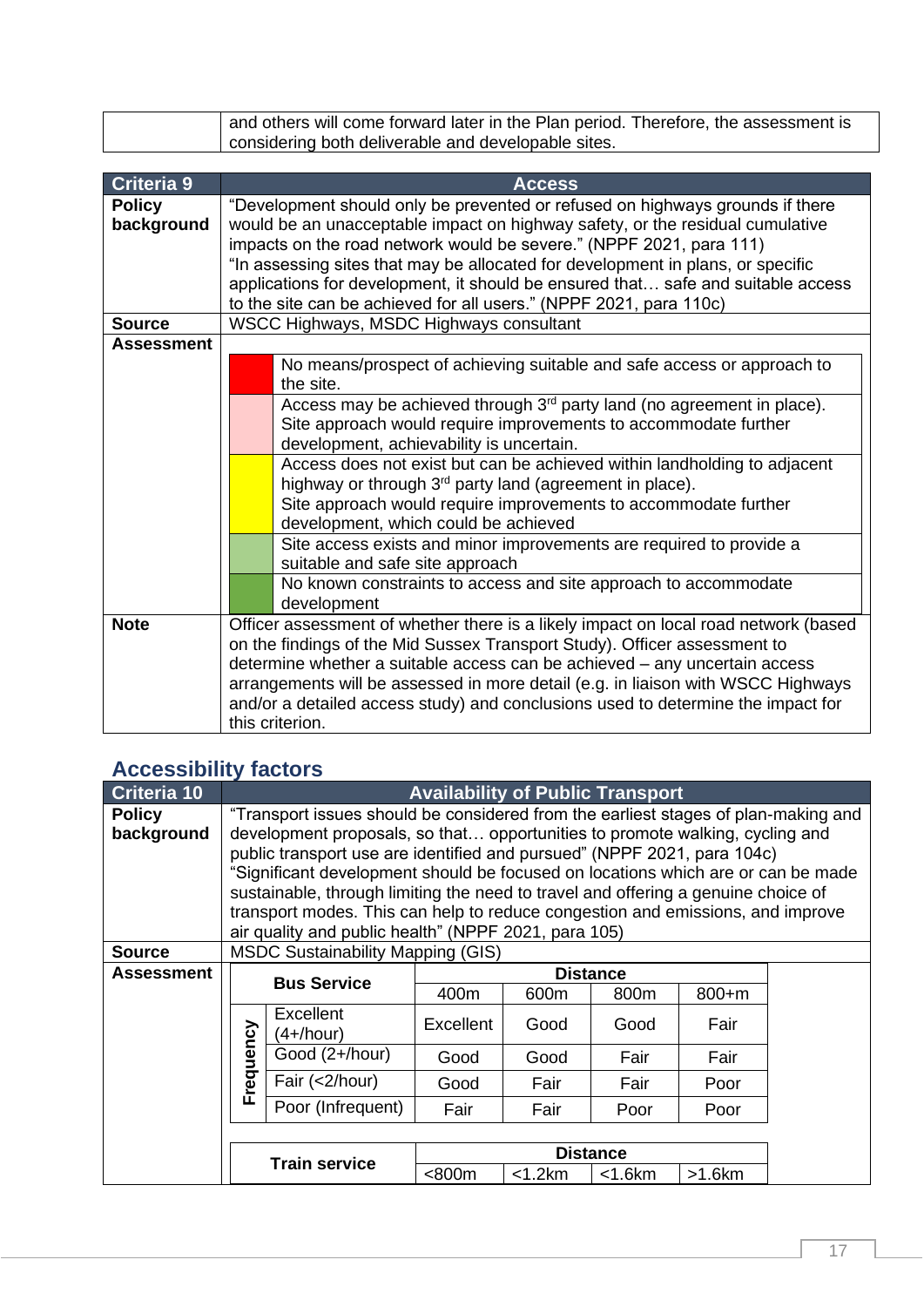|             |                                                                                            |                                                                                 | Excellent            | Good        | Fair | Poor |  |
|-------------|--------------------------------------------------------------------------------------------|---------------------------------------------------------------------------------|----------------------|-------------|------|------|--|
|             |                                                                                            |                                                                                 |                      |             |      |      |  |
|             | <b>Overall assessment</b>                                                                  |                                                                                 | <b>Train Service</b> |             |      |      |  |
|             |                                                                                            |                                                                                 | <b>Excellent</b>     | Good        | Fair | Poor |  |
|             | Φ                                                                                          | <b>Excellent</b>                                                                | <b>Excellent</b>     | Good        | Good | Fair |  |
|             | Bus                                                                                        | Good                                                                            | Good                 | Good        | Fair | Fair |  |
|             | ervic                                                                                      | Fair                                                                            | Good                 | <b>Fair</b> | Fair | Poor |  |
|             | Ŏ                                                                                          | Poor                                                                            | Fair                 | Fair        | Poor | Poor |  |
|             |                                                                                            |                                                                                 |                      |             |      |      |  |
|             | Access to Public Transport and/or frequency of Public Transport in this locatio            |                                                                                 |                      |             |      |      |  |
|             | is poor<br>Access to Public Transport and/or frequency of Public Transport in this locatio |                                                                                 |                      |             |      |      |  |
|             |                                                                                            |                                                                                 |                      |             |      |      |  |
|             |                                                                                            | is fair                                                                         |                      |             |      |      |  |
|             |                                                                                            | Access to Public Transport and/or frequency of Public Transport in this locatio |                      |             |      |      |  |
|             |                                                                                            | is good                                                                         |                      |             |      |      |  |
|             |                                                                                            | Access to Public Transport and/or frequency of Public Transport in this locatio |                      |             |      |      |  |
|             |                                                                                            | is excellent                                                                    |                      |             |      |      |  |
| <b>Note</b> | Measured using the most practical walking route from the centre of the site to the         |                                                                                 |                      |             |      |      |  |
|             | nearest Public Transport. Based on MSDC Sustainability standards.                          |                                                                                 |                      |             |      |      |  |

| Criteria 11                 | <b>Access to Main Service Centre</b>                                                                                                                                                                                                                                                                                                                                                                                                                                                                                                       |  |  |
|-----------------------------|--------------------------------------------------------------------------------------------------------------------------------------------------------------------------------------------------------------------------------------------------------------------------------------------------------------------------------------------------------------------------------------------------------------------------------------------------------------------------------------------------------------------------------------------|--|--|
| <b>Policy</b><br>background | "Planning policies and decisions should support the role that town centres play at<br>the heart of local communities, by taking a positive approach to their growth,<br>management and adaptation." (NPPF 2021, para 86)<br>"Transport issues should be considered from the earliest stages of plan-making and<br>development proposals, so that opportunities to promote walking, cycling and<br>public transport use are identified and pursued" (NPPF 2021, para 104c)                                                                  |  |  |
| <b>Source</b>               | <b>TravelTime Mapping</b>                                                                                                                                                                                                                                                                                                                                                                                                                                                                                                                  |  |  |
| <b>Assessment</b>           | Journey likely by car only (greater than 20 minutes walk / 30 minutes public<br>transport)<br>Within 20 minutes walk / 30 minutes public transport<br>Within 15 minutes walk / 20 minutes public transport<br>Within 10 minutes walk                                                                                                                                                                                                                                                                                                       |  |  |
| <b>Note</b>                 | For the purpose of this assessment, a main service centre is one which contains a<br>main town or village centre where the majority of day-to-day facilities exist (for<br>example, retail, community and leisure). For the purposes of this assessment, the<br>Main Service Centres are defined as the three Town Centres (Burgess Hill, East<br>Grinstead and Haywards Heath), the largest villages (Cuckfield, Lindfield,<br>Hassocks, Hurstpierpoint) as well as services centres outside the district (e.g.<br>Crawley and Brighton). |  |  |

| Criteria 12       | <b>Distance to Primary School</b>                                                         |  |
|-------------------|-------------------------------------------------------------------------------------------|--|
| <b>Policy</b>     | "It is important that a sufficient choice of school places is available to meet the needs |  |
| background        | of existing and new communities. Local planning authorities should give great             |  |
|                   | weight to the need to create, expand or alter schools through the preparation of plans    |  |
|                   | and decisions on applications" (NPPF 2021, para 95)                                       |  |
| <b>Source</b>     | <b>TravelTime Mapping</b>                                                                 |  |
| <b>Assessment</b> | Over 20 minutes walk                                                                      |  |
|                   | Within 20 minutes walk                                                                    |  |
|                   | Within 15 minutes walk                                                                    |  |
|                   | Within 10 minutes walk/Expected to be provided on-site                                    |  |
| <b>Note</b>       | Mapped using TravelTime software, which calculates distance to this service using         |  |
|                   | the most practical and fastest route. Based on arrival time before 9am.                   |  |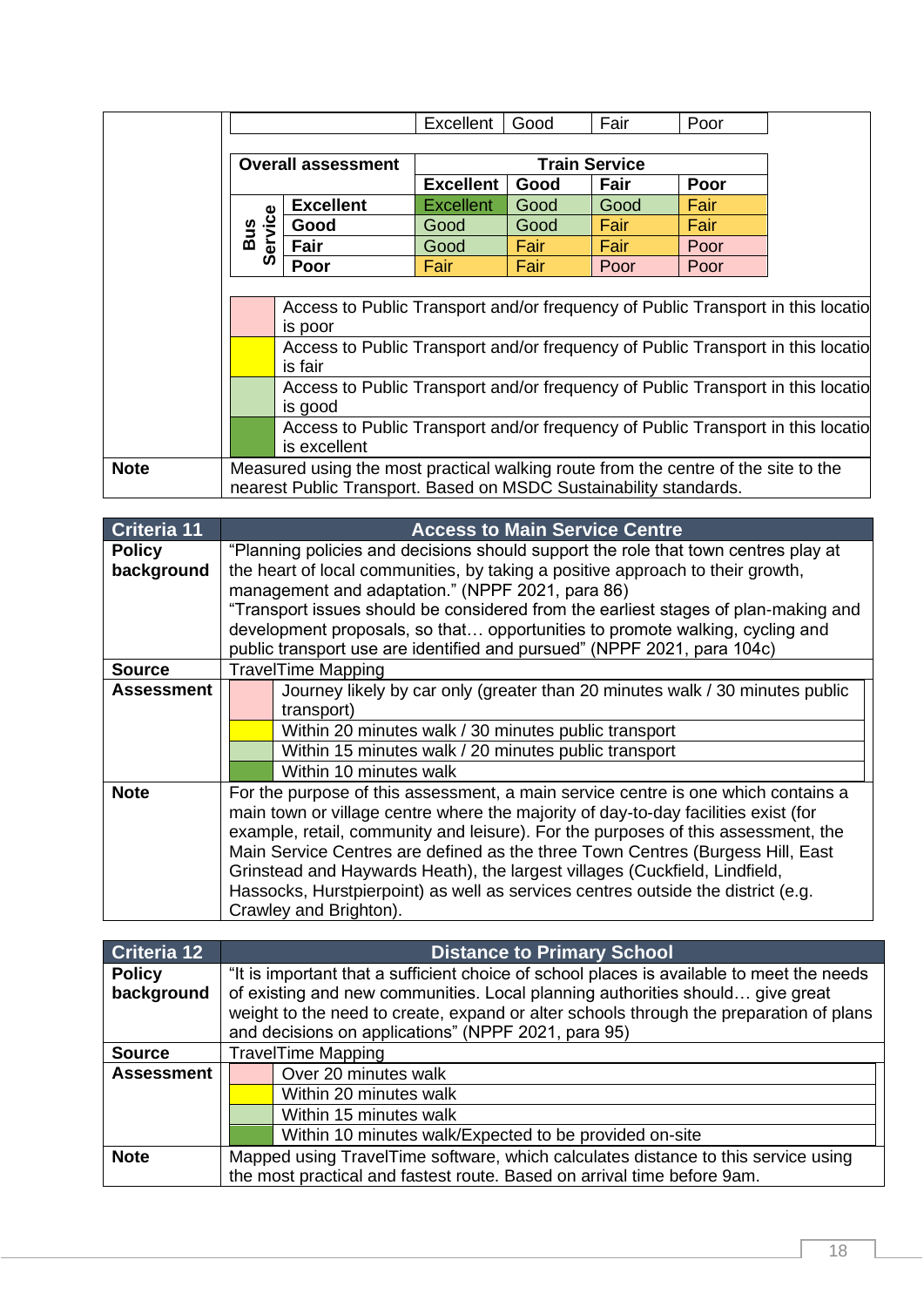| <b>Criteria 13</b>          |                                                                                                                                                                                                                                                                                                                                                                                                                                                                       | <b>Distance to Health Centre or GP Surgery</b>         |
|-----------------------------|-----------------------------------------------------------------------------------------------------------------------------------------------------------------------------------------------------------------------------------------------------------------------------------------------------------------------------------------------------------------------------------------------------------------------------------------------------------------------|--------------------------------------------------------|
| <b>Policy</b><br>background | "Strategic policies should set out an overall strategy for the pattern, scale and quality<br>of development, and make sufficient provision forcommunity facilities (such as<br>health)" (NPPF 2021, para 20c) "Planning policies and decisions should aim to<br>achieve healthy, inclusive and safe places which enable and support healthy<br>lifestyles, especially where this would address identified local health and well-being<br>needs" (NPPF 2021, para 92c) |                                                        |
| <b>Source</b>               |                                                                                                                                                                                                                                                                                                                                                                                                                                                                       | <b>TravelTime Mapping</b>                              |
| <b>Assessment</b>           | Over 20 minutes walk                                                                                                                                                                                                                                                                                                                                                                                                                                                  |                                                        |
|                             |                                                                                                                                                                                                                                                                                                                                                                                                                                                                       | Within 20 minutes walk                                 |
|                             | Within 15 minutes walk                                                                                                                                                                                                                                                                                                                                                                                                                                                |                                                        |
|                             |                                                                                                                                                                                                                                                                                                                                                                                                                                                                       | Within 10 minutes walk/Expected to be provided on-site |
| <b>Note</b>                 | Mapped using TravelTime software, which calculates distance to this service using                                                                                                                                                                                                                                                                                                                                                                                     |                                                        |
|                             |                                                                                                                                                                                                                                                                                                                                                                                                                                                                       | the most practical and fastest route.                  |

| <b>Criteria 14</b> |                                                                                   | <b>Distance to Local Convenience Retail</b>                                               |  |
|--------------------|-----------------------------------------------------------------------------------|-------------------------------------------------------------------------------------------|--|
| <b>Policy</b>      |                                                                                   | "To promote sustainable development in rural areas, housing should be located             |  |
| background         |                                                                                   | where it will enhance or maintain the vitality of rural communities. Planning policies    |  |
|                    |                                                                                   | should identify opportunities for villages to grow and thrive, especially where this will |  |
|                    |                                                                                   | support local services." (NPPF 2021, 79)                                                  |  |
| <b>Source</b>      |                                                                                   | <b>TravelTime Mapping</b>                                                                 |  |
| <b>Assessment</b>  |                                                                                   | Over 20 minutes walk                                                                      |  |
|                    |                                                                                   | Within 20 minutes walk                                                                    |  |
|                    |                                                                                   | Within 15 minutes walk                                                                    |  |
|                    |                                                                                   | Within 10 minutes walk/Expected to be provided on-site                                    |  |
| <b>Note</b>        | Mapped using TravelTime software, which calculates distance to this service using |                                                                                           |  |
|                    | the most practical and fastest route. For the purposes of this assessment, Local  |                                                                                           |  |
|                    | Convenience Retail is defined as a convenience store which provides basic day-to- |                                                                                           |  |
|                    | day needs (bread/milk/etc) in either a standalone location or as part of a        |                                                                                           |  |
|                    |                                                                                   | neighbourhood centre.                                                                     |  |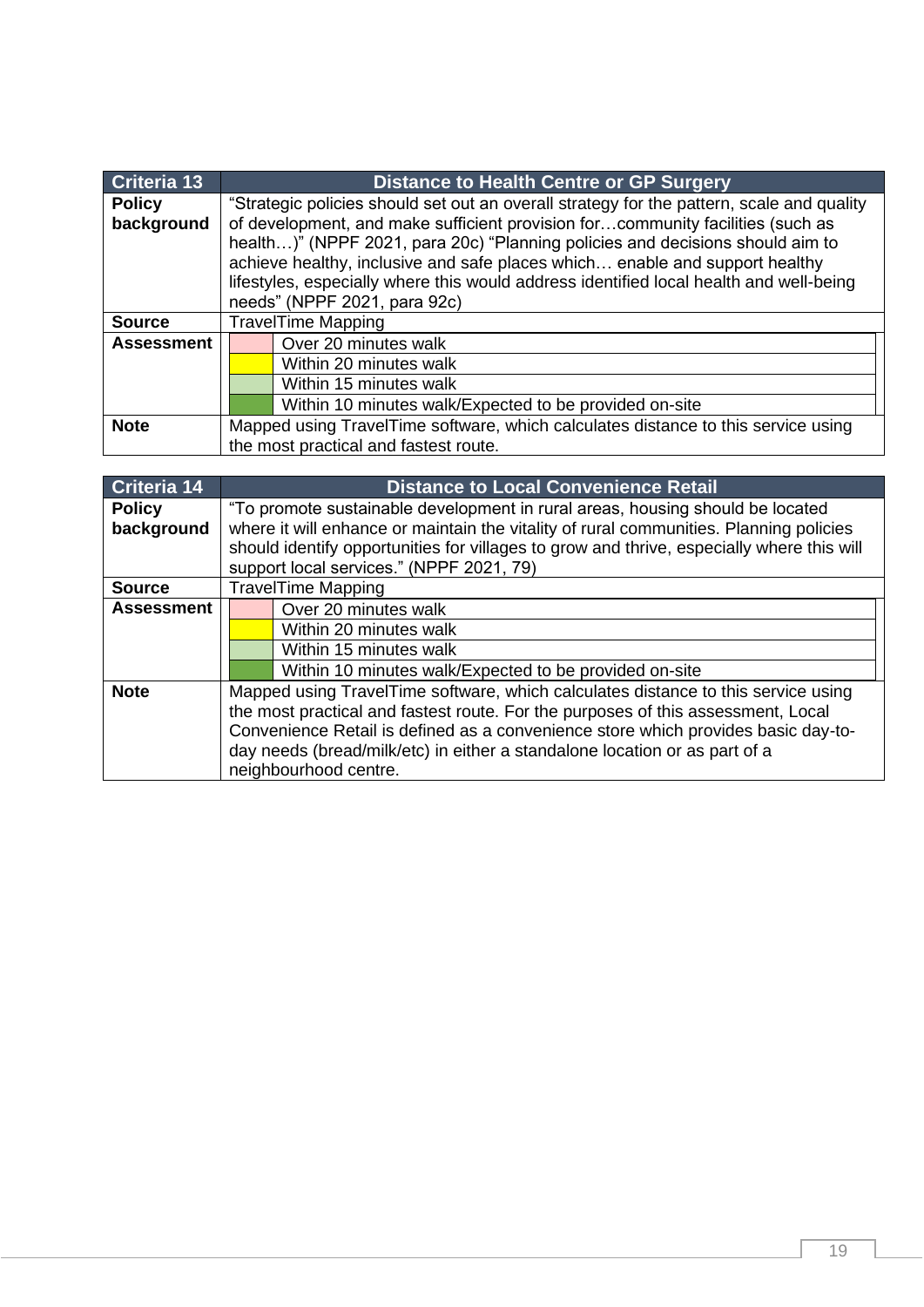## <span id="page-20-0"></span>Appendix 2: Significant Sites – Detailed Questionnaire

| <b>Site Details</b>         |  |
|-----------------------------|--|
| <b>Site Address</b>         |  |
| Number of residential units |  |
| (Total)                     |  |
| Number of residential units |  |
| (In plan period)            |  |
| Amount of employment land   |  |

| <b>Promoter/Developer</b><br><b>Details</b> |  |
|---------------------------------------------|--|
| Name                                        |  |
| Organisation                                |  |
| Representing (if applicable)                |  |
| Telephone                                   |  |
| Email                                       |  |
| Role (i.e. promoter,                        |  |
| developer)                                  |  |

| <b>Site ownership</b>        |  |
|------------------------------|--|
| Who owns the land?           |  |
| How many ownership are       |  |
| there?                       |  |
| Is a promotion agreement in  |  |
| place with all landowners?   |  |
| If there is no promotion     |  |
| agreement in place, on       |  |
| what basis is the site being |  |
| promoted.                    |  |

| <b>Development Status</b>    |  |
|------------------------------|--|
| What progress has been       |  |
| made to date on site         |  |
| assessment work, in          |  |
| relation to:                 |  |
| Landscape                    |  |
| Transport                    |  |
| Heritage                     |  |
| Wastewater                   |  |
| Flood risk                   |  |
| Other, as required           |  |
| Has a masterplan been        |  |
| prepared, or is this         |  |
| underway?                    |  |
| What work has been or will   |  |
| be undertaken in respect of  |  |
| infrastructure requirements, |  |
| including liaison with       |  |
| infrastructure providers?    |  |

**Delivery Matters**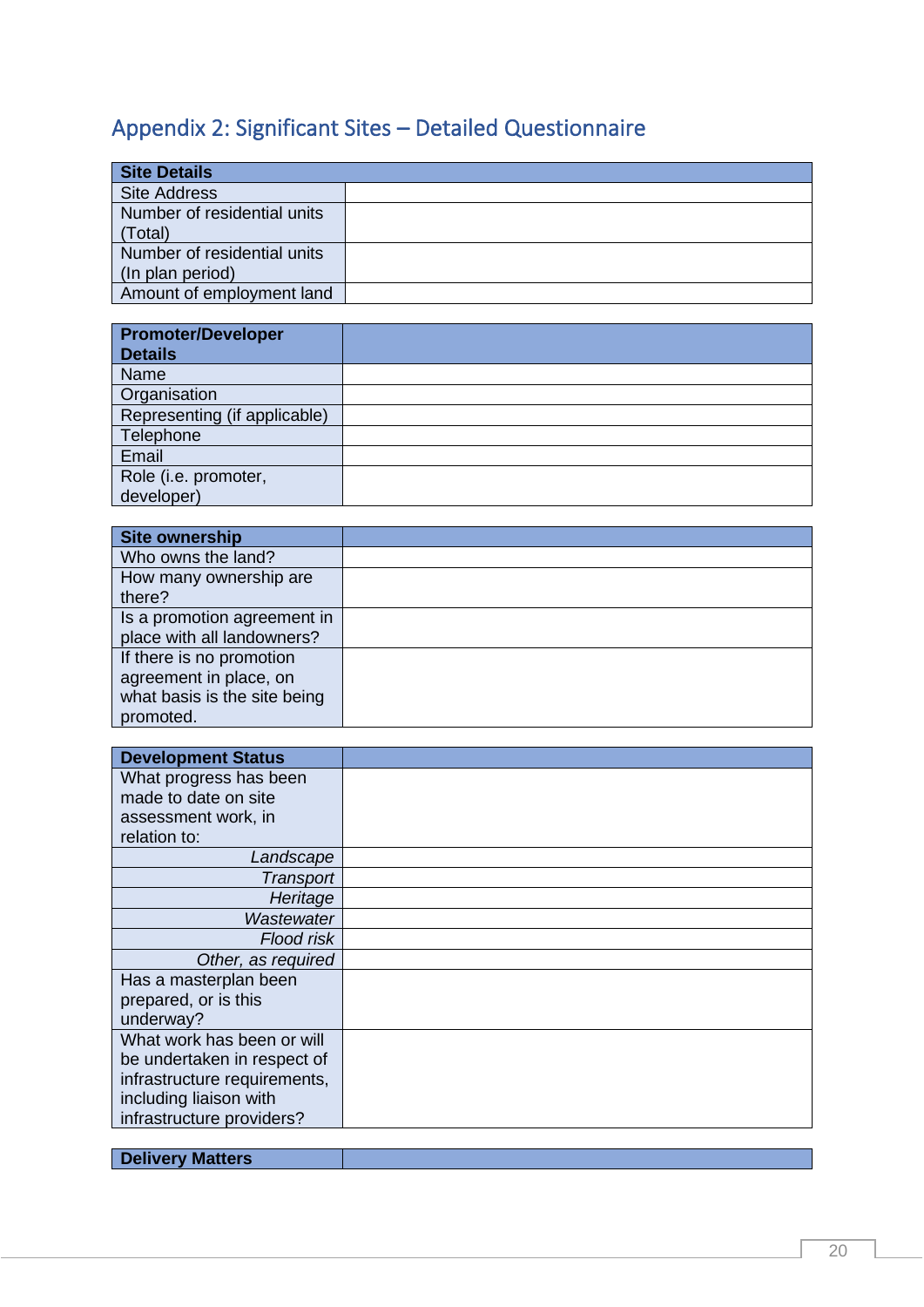| What are your current            |  |
|----------------------------------|--|
| timeframes for submission        |  |
| of a planning application for    |  |
| the site?                        |  |
| <b>Enter a PPA with District</b> |  |
| Council                          |  |
| Pre-application meeting          |  |
| Pre-application publication      |  |
| engagement                       |  |
| Submission of application        |  |
| When do you anticipate           |  |
| construction on site             |  |
| commencing?                      |  |
| When do you anticipate first     |  |
| completions?                     |  |

| <b>Delivery Mechanism</b>       |  |
|---------------------------------|--|
| Who are delivery partners?      |  |
| What is the delivery model?     |  |
| Will land be sold onto          |  |
| housebuilders?                  |  |
| How many developers are         |  |
| likely to be building on site   |  |
| at any one time?                |  |
| How many sales points do        |  |
| you anticipate will be on       |  |
| site?                           |  |
| Will the site deliver a variety |  |
| of 'housing products' (i.e.     |  |
| older persons, build to rent,   |  |
| self-build, increased           |  |
| affordable provision)           |  |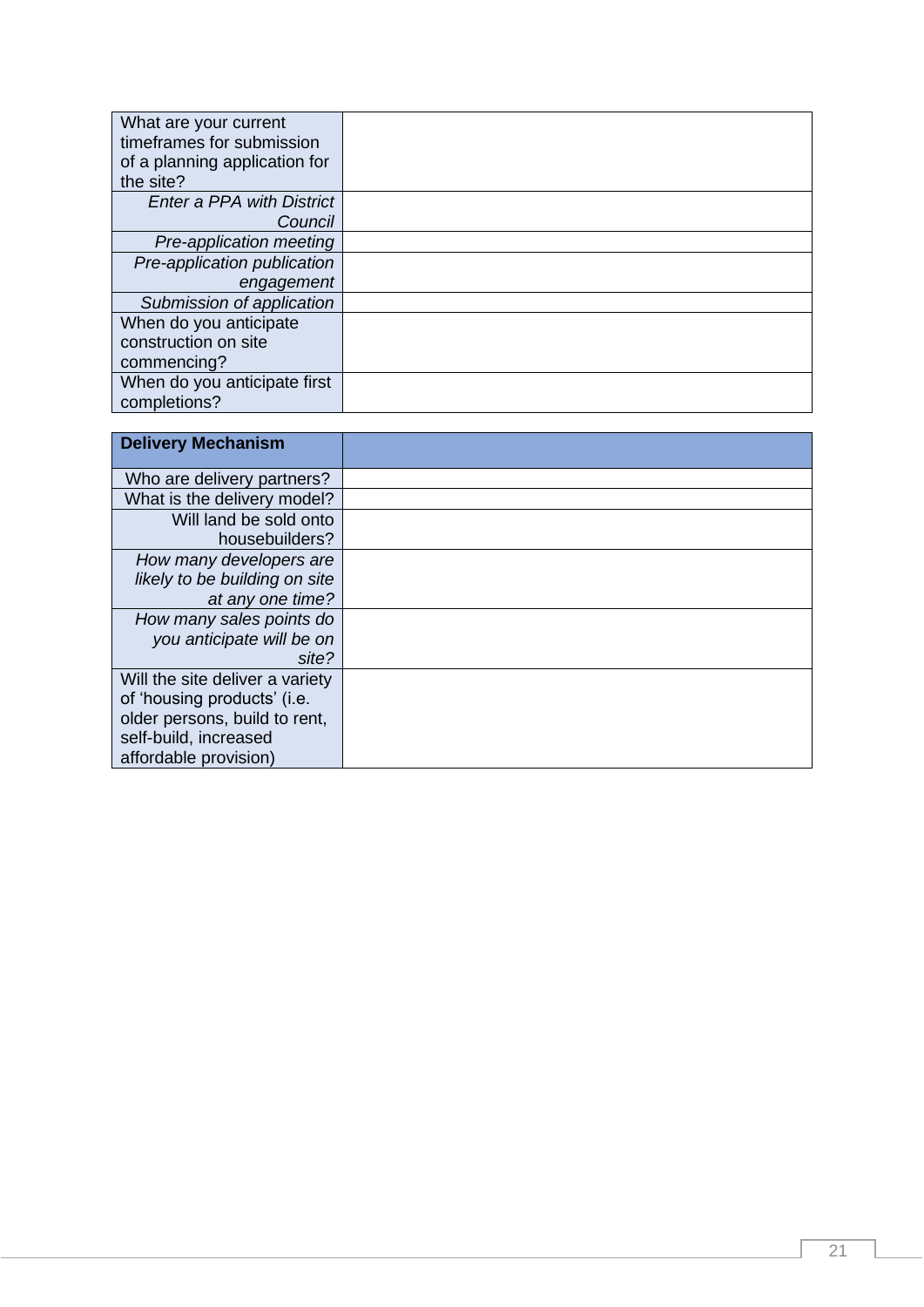| <b>Anticipated Delivery Rates</b> |                                                |                                                                                           |         |  |  |  |
|-----------------------------------|------------------------------------------------|-------------------------------------------------------------------------------------------|---------|--|--|--|
| 2023/24                           | 2027/28                                        | 2031/32                                                                                   | 2035/36 |  |  |  |
| 2024/25                           | 2028/29                                        | 2032/33                                                                                   | 2036/37 |  |  |  |
| 2025/26                           | 2029/30                                        | 2033/34                                                                                   | 2037/38 |  |  |  |
| 2026/27                           | 2030/31                                        | 2034/35                                                                                   | Beyond: |  |  |  |
|                                   |                                                |                                                                                           |         |  |  |  |
|                                   |                                                |                                                                                           |         |  |  |  |
|                                   |                                                | If you anticipate accelerated delivery rates (i.e. above 150 units pa) please explain why |         |  |  |  |
|                                   | this is a reasonable and justified assumption. |                                                                                           |         |  |  |  |
|                                   |                                                |                                                                                           |         |  |  |  |
|                                   |                                                |                                                                                           |         |  |  |  |
|                                   |                                                |                                                                                           |         |  |  |  |
|                                   |                                                |                                                                                           |         |  |  |  |
|                                   |                                                |                                                                                           |         |  |  |  |
|                                   |                                                |                                                                                           |         |  |  |  |
|                                   |                                                |                                                                                           |         |  |  |  |
|                                   |                                                |                                                                                           |         |  |  |  |

| <b>Infrastructure</b>        |
|------------------------------|
|                              |
| What are the major on-site   |
| infrastructure requirements? |
| What are the major off-site  |
| infrastructure requirements? |
| Have you entered into        |
| dialogue statutory bodies    |
| regarding infrastructure     |
| provision? And if so, what   |
| are the outcomes.            |
| How will the timing of       |
| infrastructure provision     |
| <i>impact on the</i>         |
| phasing/timescales for       |
| delivery                     |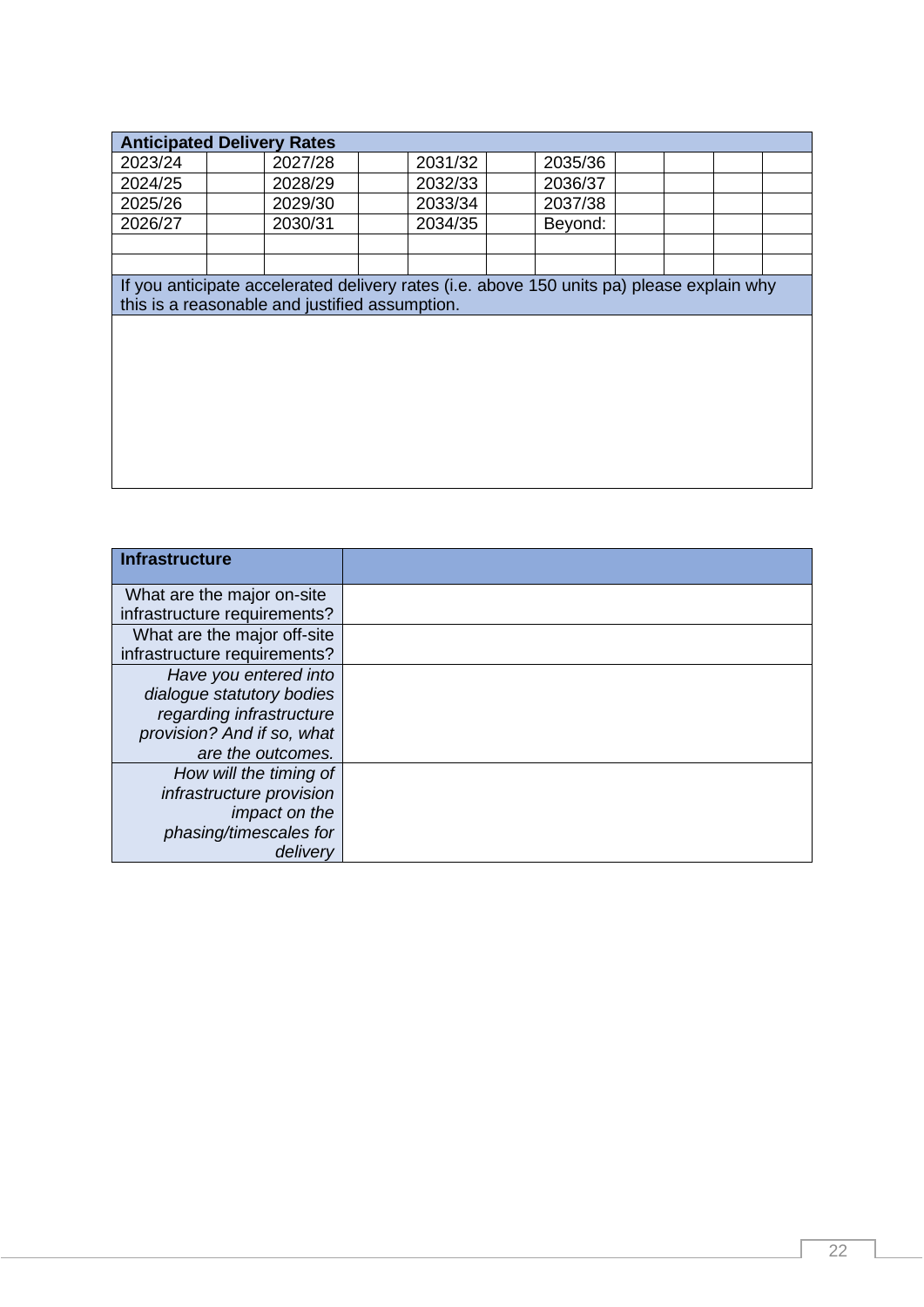# Appendix 3: Responses to focussed consultation on Site Selection Methodology

<span id="page-23-0"></span>

| <b>Respondent</b>                      | Stage/<br><b>Criterion</b>    | <b>Comment</b>                                                                                             | <b>MSDC Response</b>                                                                                                                                                                                                                                                                                                                                                                                                                                                                                                                                                                       |
|----------------------------------------|-------------------------------|------------------------------------------------------------------------------------------------------------|--------------------------------------------------------------------------------------------------------------------------------------------------------------------------------------------------------------------------------------------------------------------------------------------------------------------------------------------------------------------------------------------------------------------------------------------------------------------------------------------------------------------------------------------------------------------------------------------|
| Brighton & Hove<br><b>City Council</b> | 1 - landscape                 | How will impacts on SDNP be<br>assessed, same as outside the<br>AONB?                                      | The Plan area covers the district outside of those area within the South Downs<br>National Park, therefore no site within the National Park will be assessed as<br>part of the Site Selection process. However, the assessment framework<br>accommodates for the consideration of the impact of proposed development on<br>the setting of the National Park and the AONB.                                                                                                                                                                                                                  |
| <b>Wealden District</b><br>Council     | <b>Site</b><br>identification | Should look at other sources of<br>supply                                                                  | <b>Noted</b>                                                                                                                                                                                                                                                                                                                                                                                                                                                                                                                                                                               |
|                                        | Stage 2a                      | Specific criteria should be<br>provided (i.e. 150m from BUA)                                               | For the purpose of the Site Allocations DPD, the Council introduced a minimum<br>distance between the centre of the site and the BUA. However, experience<br>showed that this may not always be relevant due to site specific<br>considerations. As a consequence it was decided to remove this set distance<br>for the District Plan Revie and apply professional judgement of the connection<br>between the site and existing settlements. For example a site might be in close<br>proximity with the BUA but with no physical connection due to being separated<br>by ancient woodland. |
|                                        |                               | Perhaps identify settlements<br>which are wholly unsuitable;<br>thus excluding sites in close<br>proximity | It is considered that it would be premature at this stage to name unsustainable<br>settlement ahead of considering potential capacity for each settlement and the<br>potential to make them more sustainable. The sustainability of settlements will<br>be assessed at a later stage of the process as the Council is collecting<br>evidence and will feed into further evidence testing.                                                                                                                                                                                                  |
|                                        | Stages 2b and<br>2c           | Information on how criteria is<br>weighted should be included                                              | Information on weighting is included in Stages 2(b) and (c) section of<br>methodology.                                                                                                                                                                                                                                                                                                                                                                                                                                                                                                     |
|                                        | Criteria 5 and 6              | Should apply to all heritage<br>assets (SAM, Parks,<br>battlefields WHS)                                   | No world heritage site, Protected Wreck Site or protected battlefield within the<br>District. Scheduled monuments are considered under archaeology criteria                                                                                                                                                                                                                                                                                                                                                                                                                                |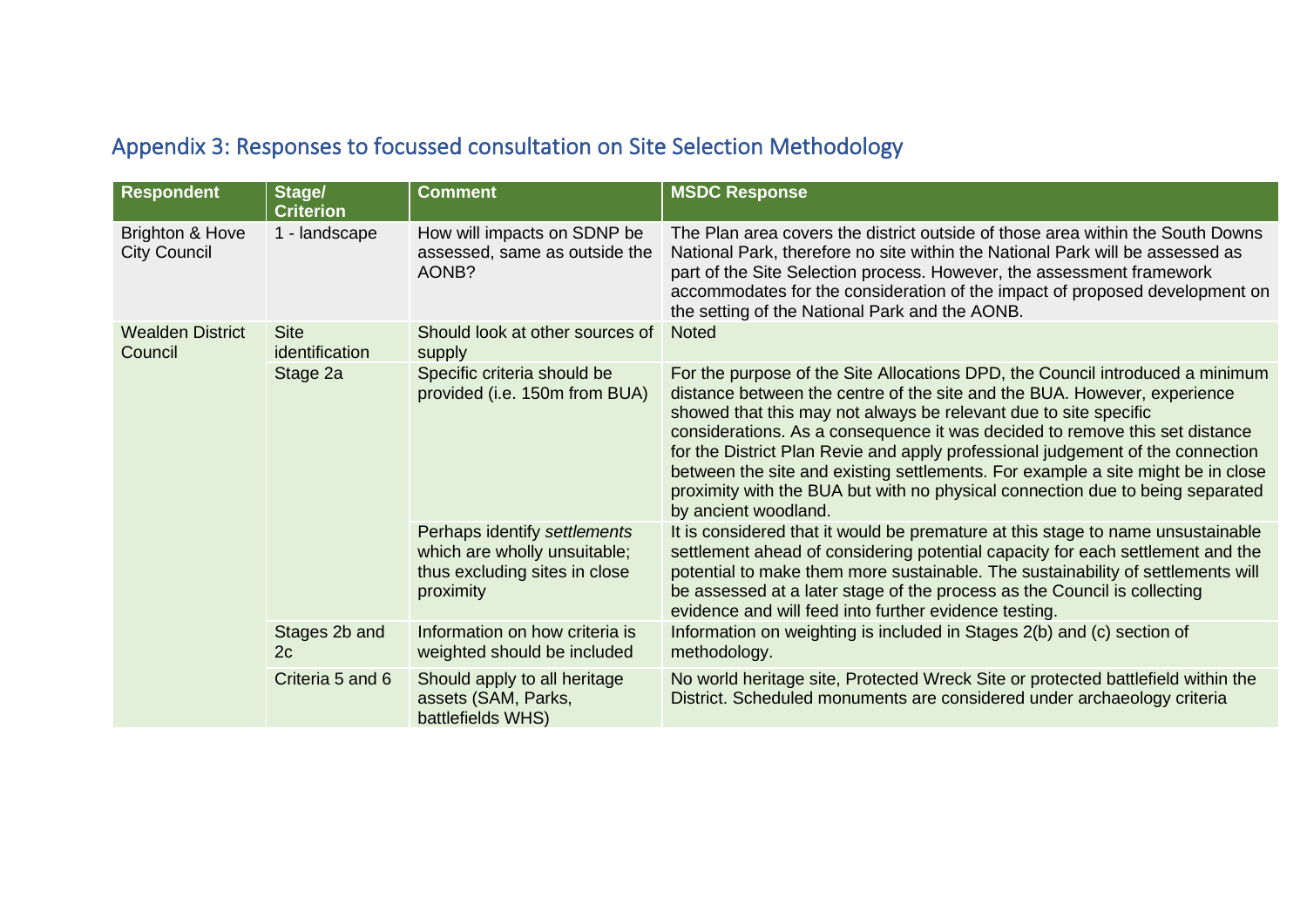|                                  | Appendix 1                      | Not clear why criteria 10-14<br>only have 4 categories hen a<br>weighted model is to be<br>applied.                                                                                                                                                                                      | The Council did not assign 5 categories for each criterion but considered the<br>relevant assessment level which could be applied to each criteria. It is key to<br>reiterate that the intention is not to add up the outcome of each criteria<br>assessment where reference is made to weighting but to recognise that at this<br>point in the assessment, priority is given to environmental considerations.                                                                                                                                                                                                                                                   |
|----------------------------------|---------------------------------|------------------------------------------------------------------------------------------------------------------------------------------------------------------------------------------------------------------------------------------------------------------------------------------|------------------------------------------------------------------------------------------------------------------------------------------------------------------------------------------------------------------------------------------------------------------------------------------------------------------------------------------------------------------------------------------------------------------------------------------------------------------------------------------------------------------------------------------------------------------------------------------------------------------------------------------------------------------|
|                                  | <b>Appendix 2</b><br>additional | Any legal impediments to<br>development?                                                                                                                                                                                                                                                 | Noted - to be included within the questionnaire                                                                                                                                                                                                                                                                                                                                                                                                                                                                                                                                                                                                                  |
|                                  | questions                       | Any cross boundary<br>infrastructure issues?                                                                                                                                                                                                                                             | Covered under the infrastructure question                                                                                                                                                                                                                                                                                                                                                                                                                                                                                                                                                                                                                        |
| Adur & Worthing<br>Councils      | Appendix 1                      | Flood zones 2 and 3 should be<br>separated out. Other sources<br>of flooding should also be<br>considered.                                                                                                                                                                               | Noted in relation to other source of flooding and agreed - amend criteria                                                                                                                                                                                                                                                                                                                                                                                                                                                                                                                                                                                        |
| Kember Loudon<br><b>Williams</b> | Stage 2a                        | Support; particularly re self<br>sufficient significant sites                                                                                                                                                                                                                            | <b>Noted</b>                                                                                                                                                                                                                                                                                                                                                                                                                                                                                                                                                                                                                                                     |
|                                  | Stage 2b                        | Use of traffic light system is<br>confusing at this stage.<br>Showstoppers should be<br>simplified to 'hard constraints'<br>not those that might need<br>expert input                                                                                                                    | May need to review the meaning of the traffic light system - my understanding<br>is that green is the lowest impact and as we go towards red the impact in<br>increasing.                                                                                                                                                                                                                                                                                                                                                                                                                                                                                        |
|                                  | 1 - landscape                   | Include additional wording<br>from NPPF and PPG. Any site<br>within the AONB should be<br>'very negative' impact. Sites<br>outside AONB with<br>low/medium should not be<br>equal to moderate inside<br>AONB, same for medium and<br>low. High outside AONB is<br>pointless as no sites. | The NPPF states that development within designated landscape areas should<br>be limited and this is acknowledge in the scoring system proposed within the<br>site assessment process (i.e. Site with high impacts and major development<br>are considered as showstoppers). Excluding all sites within the AONB is not<br>considered to be the appropriate approach as the Council also recognises that<br>small scale development and allocations within the AONB might be necessary<br>to address housing need and support the local economy.<br>Site within the build-up area tends to be considered to have high potential for<br>change in landscape terms. |

1